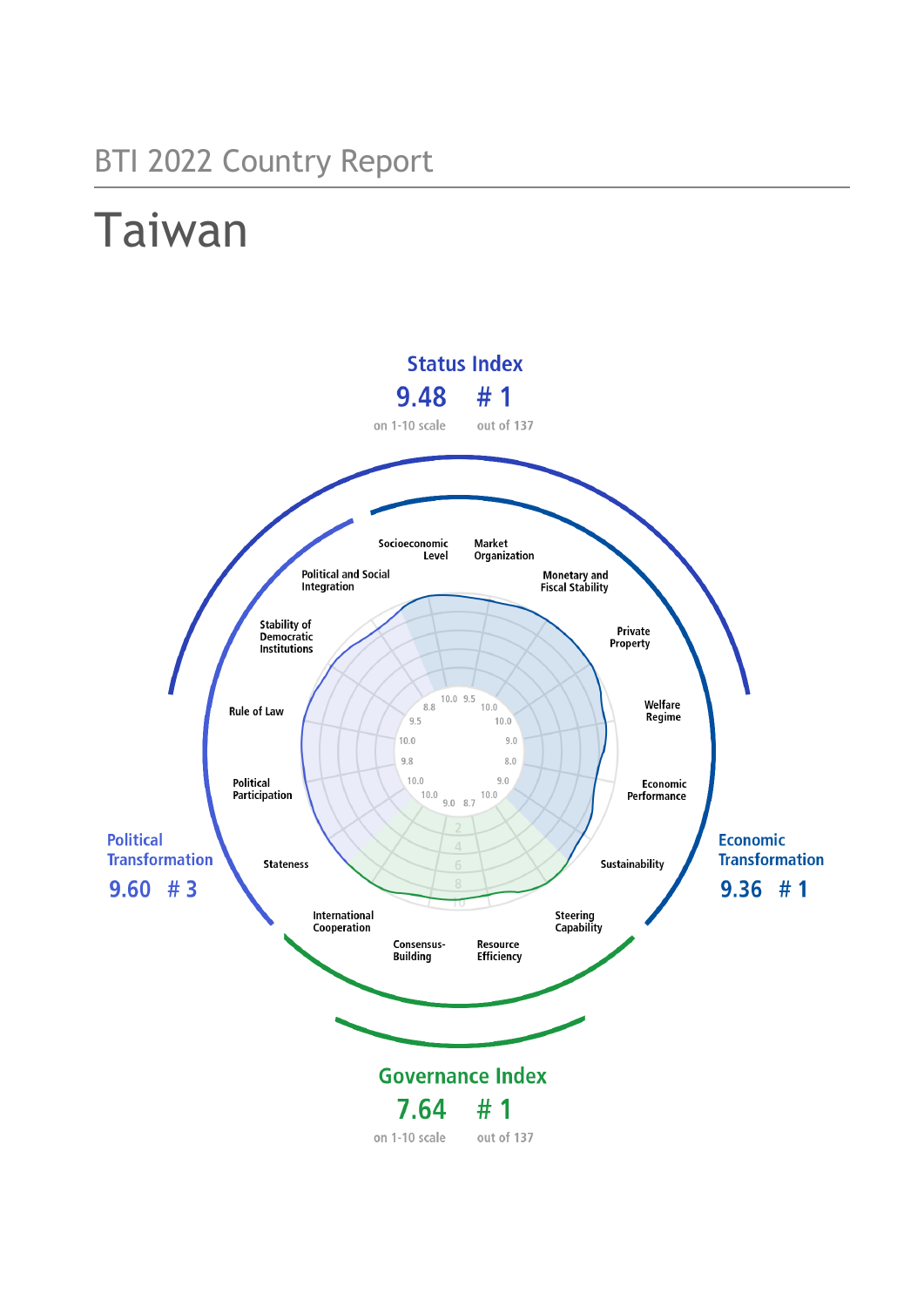This report is part of the **Bertelsmann Stiftung's Transformation Index (BTI) 2022**. It covers the period from February 1, 2019 to January 31, 2021. The BTI assesses the transformation toward democracy and a market economy as well as the quality of governance in 137 countries. More on the BTI at [https://www.bti-project.org.](https://www.bti-project.org/)

Please cite as follows: Bertelsmann Stiftung, BTI 2022 Country Report — Taiwan. Gütersloh: Bertelsmann Stiftung, 2022.

This work is licensed under a **Creative Commons Attribution 4.0 International License**.

#### **Contact**

Bertelsmann Stiftung Carl-Bertelsmann-Strasse 256 33111 Gütersloh Germany

**Sabine Donner** Phone +49 5241 81 81501 sabine.donner@bertelsmann-stiftung.de

**Hauke Hartmann** Phone +49 5241 81 81389 hauke.hartmann@bertelsmann-stiftung.de

**Claudia Härterich** Phone +49 5241 81 81263 claudia.haerterich@bertelsmann-stiftung.de

#### **Sabine Steinkamp** Phone +49 5241 81 81507 sabine.steinkamp@bertelsmann-stiftung.de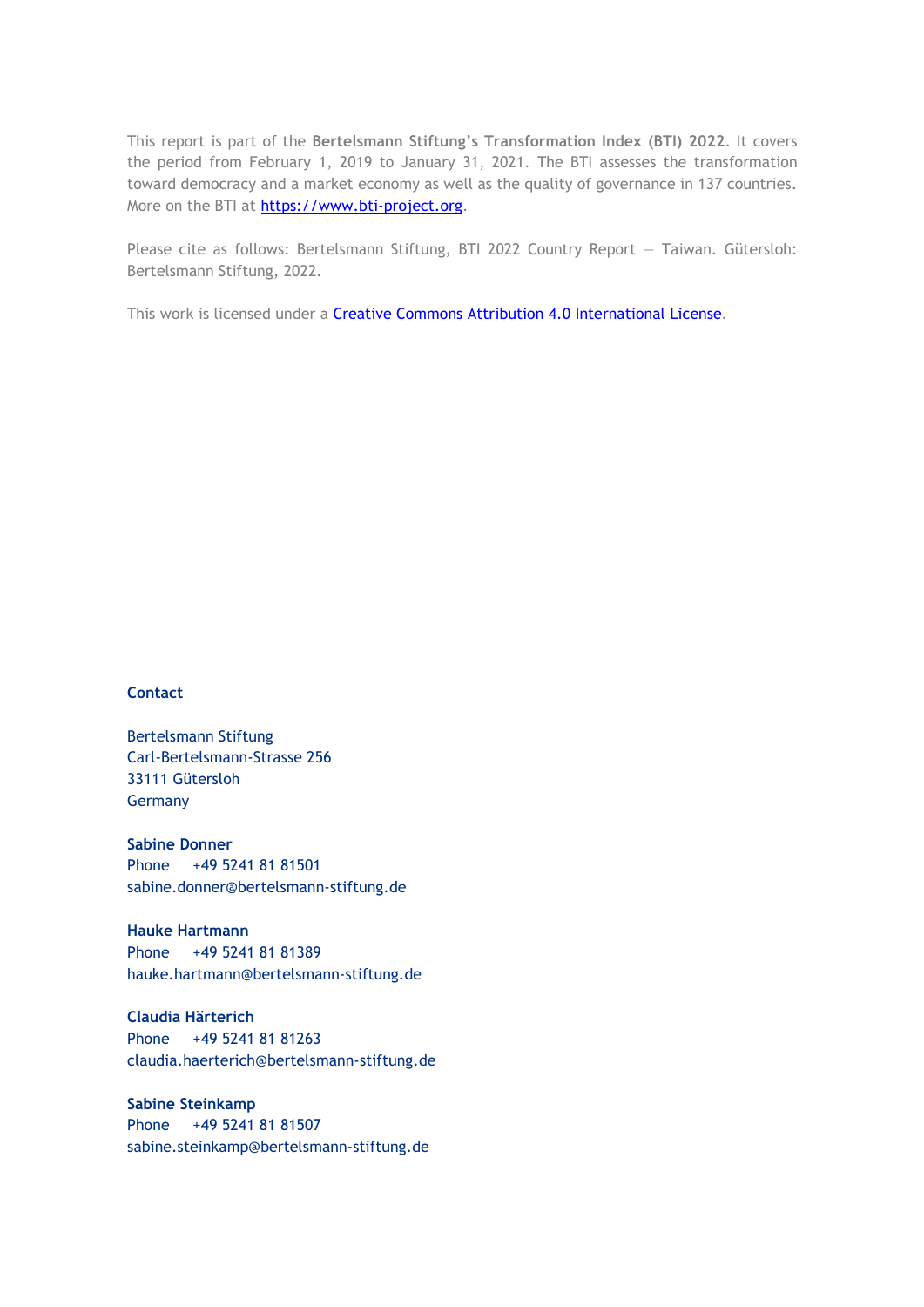#### **Key Indicators**

| Population<br>M          |        | 23.6   | <b>HDI</b>                     | -              | GDP p.c., PPP $\ S$       |      | 55856 |
|--------------------------|--------|--------|--------------------------------|----------------|---------------------------|------|-------|
| Pop. growth <sup>1</sup> | % p.a. | $-0.2$ | HDI rank of 189                | $\blacksquare$ | Gini Index                |      |       |
| Life expectancy          | vears  | 80.5   | UN Education Index             | $\blacksquare$ | Poverty <sup>3</sup>      | $\%$ |       |
| Urban population %       |        | 61.1   | Gender inequality <sup>2</sup> |                | Aid per capita $\sqrt{5}$ |      |       |
|                          |        |        |                                |                |                           |      |       |

Sources (as of December 2021): The World Bank, World Development Indicators 2021 | UNDP, Human Development Report 2020. Footnotes: (1) Average annual growth rate. (2) Gender Inequality Index (GII). (3) Percentage of population living on less than \$3.20 a day at 2011 international prices.

## Executive Summary

Throughout the period under review, Taiwan has remained a high performer in terms of democratic politics and liberal market policies. It continues to enjoy a high degree of stateness, meaningful elections, an absence of undemocratic veto actors, stable democratic institutions and a vibrant civil society, and does extremely well in guaranteeing its citizens political rights and civil liberties.

Politically, the first half of the review period was characterized by the government of President Tsai Ing-wen's Democratic Progressive Party (DPP) pursuing its domestic policy agenda in the run-up to the 2020 presidential and parliamentary elections, and a new low-point in cross-Strait relations. At the beginning of the election year, chances for Tsai's second term in office and a continuation of the DPP's majority in the legislature looked grim, thanks to a series of government scandals and the party's dismal showing in the November 2018 nationwide local and municipal elections. The major opposition party, the Kuomintang (KMT), nominated Han Kuo-yu as presidential candidate, a quasi-populist termed "Taiwan's Donald Trump" who had won the mayorship in the former DPP-stronghold Kaohsiung in the 2018 elections. Despite trailing Han and the KMT in the polls for some time, Tsai and the DPP won the general elections in a landslide, defending the presidency and the party's parliamentary majority with 57.1% of the presidential vote and 61 out of 113 seats in the country's single-chamber legislature, the Legislative Yuan. The KMT won 38 seats. Three smaller parties, which had only been founded within the last four years, won five seats (Taiwan's People Party, TPP), three seats (New Power Party, NPP), and one seat (Taiwan Statebuilding Party, TSP), respectively.

One crucial factor in the DPP's ability to reverse the momentum was the worsening of cross-Strait relations and the further shrinking of Taiwan's international space. In January 2019, China's President Xi Jinping stressed in an open letter the goal of unifying Taiwan under the People's Republic, if necessary, by military force. To underline these threats, the People's Liberation Army ramped up their military presence in the sea lanes and airspace around Taiwan. These maneuvers did not have the effect of cowing Taiwanese voters into abandoning the DPP, but rather gave Tsai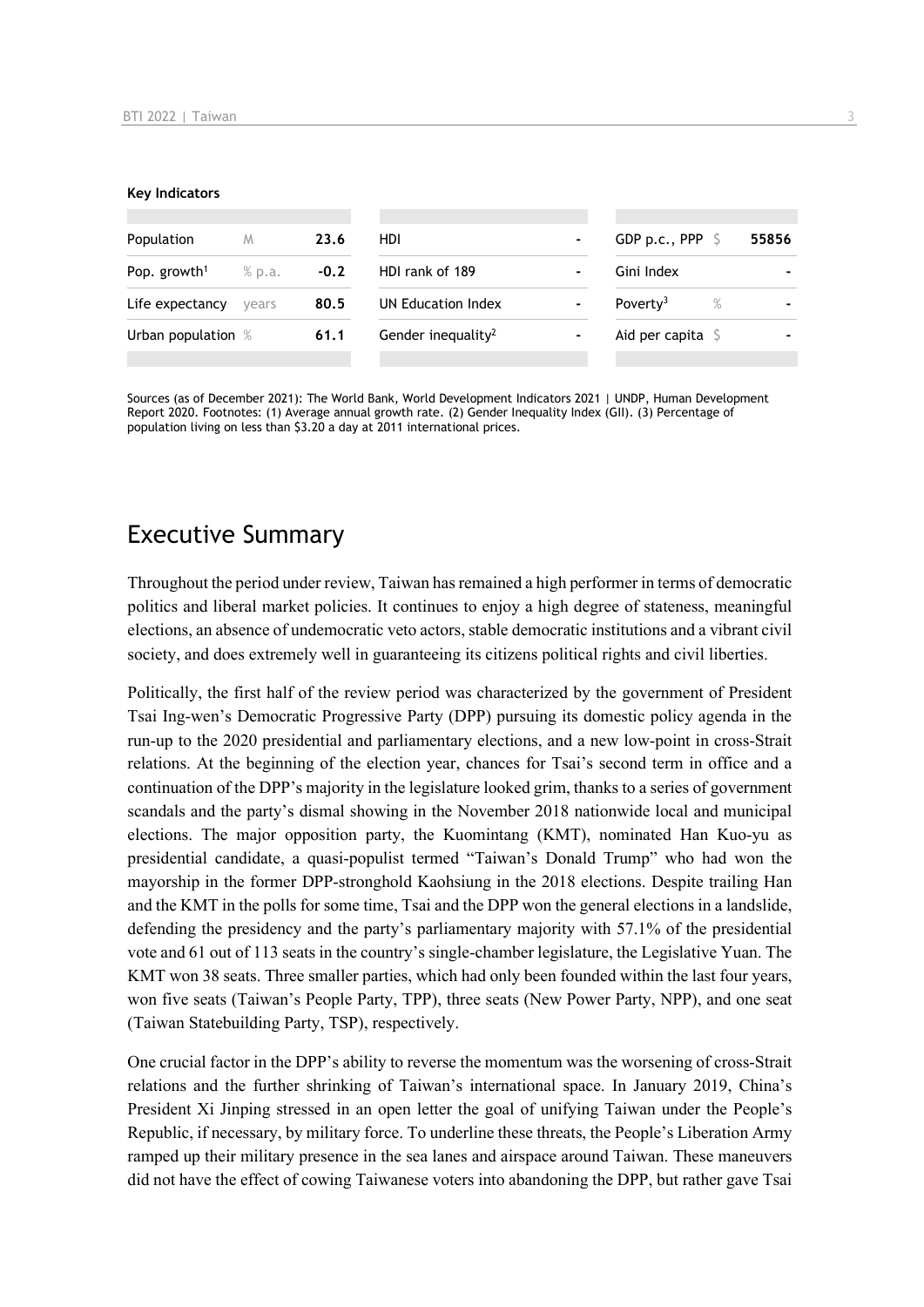the chance to portray herself as a defender of Taiwanese de facto sovereignty, while reducing support for the KMT and Han Kuo-yu, who had campaigned on a more China-friendly platform. This was further exacerbated by the mid-2019 protests in Hong Kong against the amendment of the "Fugitive Offenders Bill," which signaled to many Taiwanese the potential future of Taiwanese self-determination, democracy and human rights under China's "one country, two systems" formula.

Economically, Taiwan remained in the world's top twenty economies in terms of macrostability, international competitiveness and market-friendly policies, despite the ongoing and worsening cross-Strait relations, and the country's continuing isolation from the majority of the international organizations that are a prerequisite for statehood. Taiwan's economy grew robustly by 3.0% in 2019 and is projected to have grown 2.5% in the pandemic year of 2020. GDP per capita has risen over the review period and is projected at \$28,180 in 2020, a considerable increase from \$25,838 in 2018. Inflation levels and volatility have been low during the review period, with the country's consumer price index (CPI) at 0.56 % in 2019 and a slight deflation of -0.23% in 2020 because of the COVID-19 pandemic. After a slight 1.5% decline in 2019, exports saw a solid 4.9% growth in 2020. Imports remained relatively stable during the review period, rising by 0.3% in both 2019 and 2020. Throughout the review period, Taiwan recorded solid trade surpluses, with \$43.5 billion in 2019 and \$58.8 billion in 2020, and a low unemployment rate of 3.68% in late 2020. As in previous years, public finances were healthy, with solid tax revenues, manageable and decreasing public debts and foreign reserves reaching a new record high of \$529.9 billion in December 2020.

These strong figures are not least a result of the country's swift, comprehensive and effective response to the COVID-19 pandemic, which dominated most of government policy in 2020 and is widely lauded as a success story. Taiwan was hit early in the pandemic due to its proximity and tight economic and societal relations with Mainland China, with the first local case being reported on January 21, 2019. The government quickly reacted by following a three-pronged strategy that combined strict disease containment (border control and travel bans, quarantine regulations and contact tracing, and extensive use of masks and testing), economic relief (subsidies and tax reductions for struggling businesses, support for underprivileged citizens, and a range of stimulus activities), and supporting international partners in their COVID-19 responses. On February 25, the Legislative Yuan passed the Special Act for Prevention, Relief and Revitalization Measures for COVID-19 ("COVID-19 Special Act") as the legal foundation for the government's pandemic response and passed a special budget to finance pandemic relief, which was expanded twice during the following months. These measures have not only ensured that Taiwan's economy, despite being highly dependent on global trade, has performed much better than most industrialized nations, but have also minimized the domestic social and human costs of the pandemic, despite never having to impose a lockdown or large-scale limitations on civil rights. As of the end of January 2021, Taiwan has counted fewer than 900 confirmed COVID-19 cases, mostly introduced from abroad, and seven COVID-19-related deaths.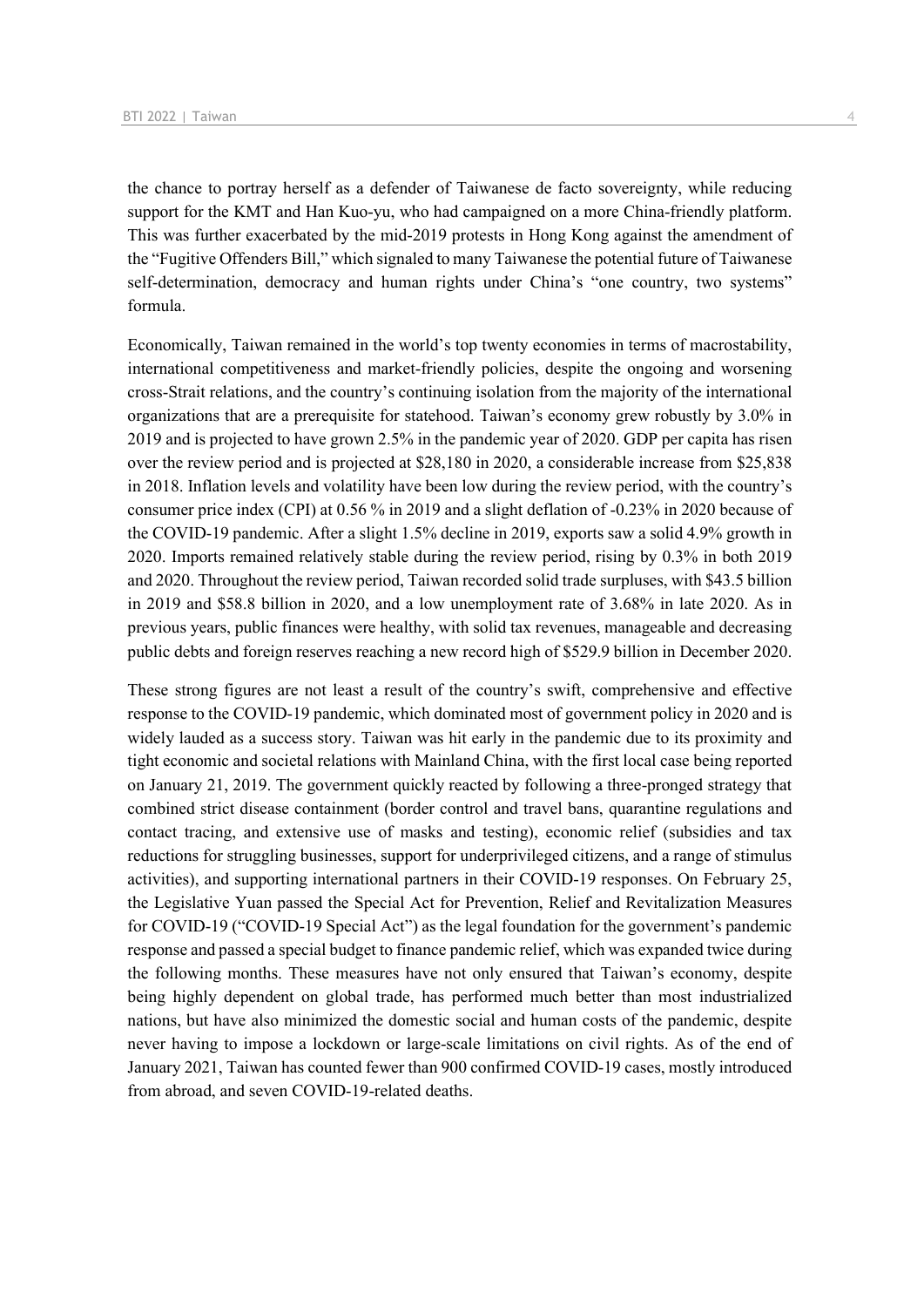## History and Characteristics of Transformation

In Taiwan, political transformation has long taken a backseat to economic transformation. The foundations of a sound market economy were laid in the 1950s under the authoritarian leadership of Chiang Kai-shek and the KMT. During that time, the state intervened with a strong hand in economic affairs, regulating and protecting domestic markets. In the four decades of authoritarian rule that followed the Chinese Civil War in 1949, Taiwan moved gradually toward a social market economy and established rudimentary social insurance systems.

Democratic transition began with the illegal founding of the DPP on September 28, 1986 – a move tolerated at the time by the KMT regime – and the lifting of martial law on July 14, 1987. More reforms followed, most importantly the legalization of new political parties in January 1991. In 1991 and 1992 respectively, Taiwan saw the first free elections to its central parliamentary bodies, the National Assembly and the Legislative Yuan, marking the end of the transition process. During the 1990s, democracy matured by successive constitutional reforms that, along with other changes to Taiwan's political system, paved the way for the first direct presidential election in early 1996. The incumbent president and KMT party leader, Lee Teng-hui, won this election and gained himself the epithet of Taiwan's "father of democracy."

Successful democratic consolidation had already been achieved when Chen Shui-bian, an experienced DPP politician and stout advocate of Taiwanese independence, unexpectedly won the March 2000 presidential election and made the KMT an opposition party for the first time since 1949. The following eight years were dogged by severe legislative inefficiency as the partisan conflict between the ruling DPP and the KMT-led opposition, which commanded a majority in parliament, paralyzed the political process. Cross-Strait relations further soured as the new president pursued an agenda of assuring Taiwanese sovereignty against Beijing's "one China principle" and pushed for a referendum law and a new constitution.

The KMT returned to power with President Ma Ying-jeou and a two-thirds majority in the Legislative Yuan. The new administration immediately embarked on a proactive China policy by restarting cross-Strait negotiations and signing numerous accords with Beijing, which inter alia included a quasi-free trade pact and established direct trade, transport and communication links across the Taiwan Strait. Relations between Taiwan and China became more stable after 2008, which contributed to the incumbent KMT government's re-election in the January 2012 presidential ballot. However, eight years of an overall accommodating cross-Strait policy has not brought a solution of the sovereignty dispute between Taipei and Beijing any closer. By the time of the 2016 general elections, a large percentage of the populace had grown disillusioned with the KMT government's promises of greater cross-Strait integration.

Consequently, the elections saw the KMT lose both its parliamentary majority and the presidency to the DPP and its candidate Tsai Ing-wen, marking the third peaceful change of power in Taiwan's history, and the first time that a woman was elected president. Drawing on her legislative majority,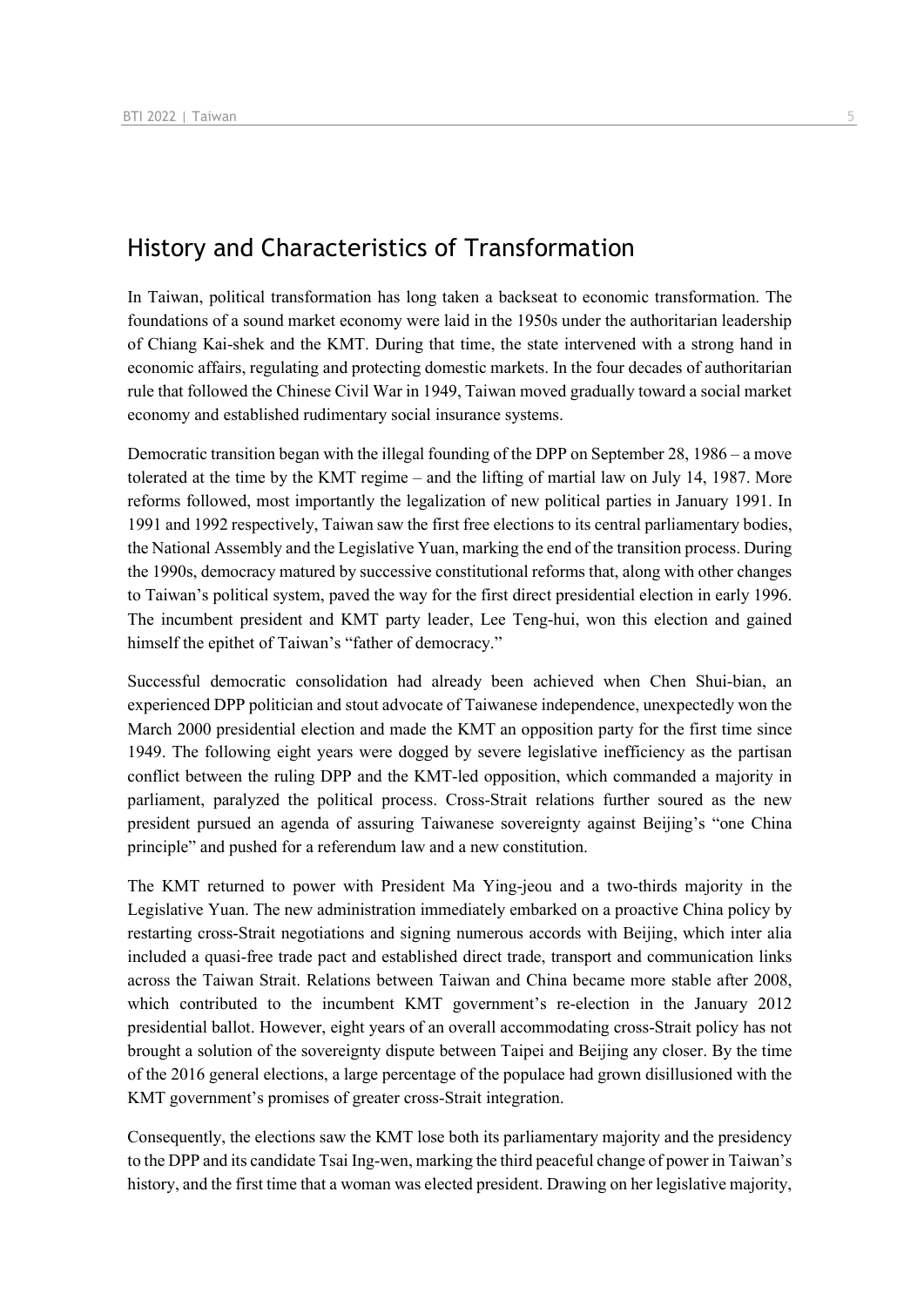the president was able to tackle a multitude of reforms, including the introduction of a minimum wage, environmental reforms, increased investments into industrial development and infrastructure, and the consolidation of the nation's ailing pension system for its 450,000 retired public servants and military personnel.

Some of these reforms were overall successful yet highly contentious, and together with a number of government scandals, lead to a drop in the president's approval ratings and the DPP's disastrous showing in the November 2018 nationwide local elections. The single most pressing problem remains Taiwan's stressed relationship with the People's Republic of China, which has reacted to the 2016 electoral victory of the pro-independence leaning DPP by effectively freezing all cross-Strait negotiations and ramping up its economic, diplomatic and military pressure on Taiwan. This has done nothing to convince or coerce Taiwanese in favor of unification with the Mainland. The overwhelming majority continue to support maintaining the current status quo in the Taiwan Strait.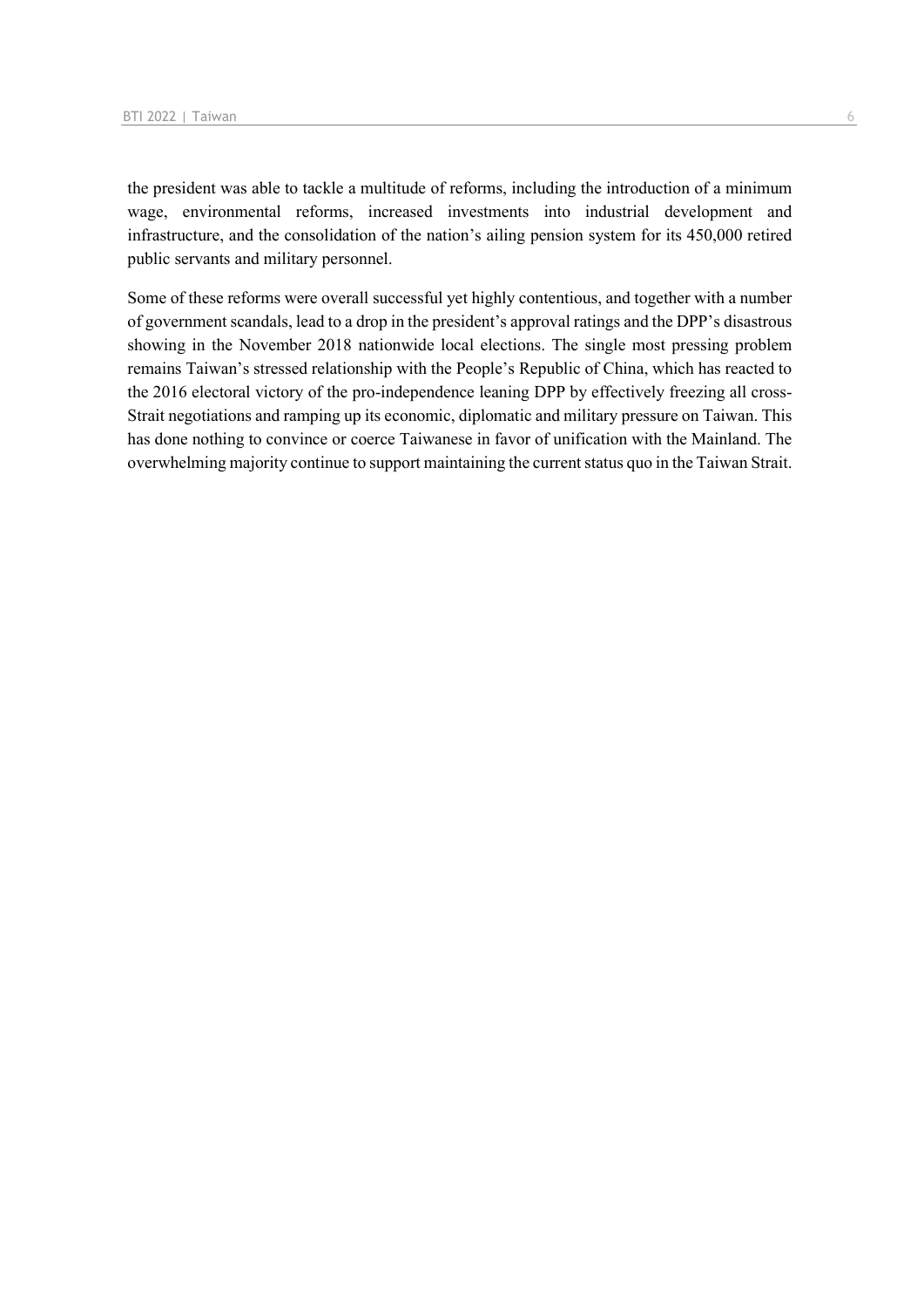The BTI combines text analysis and numerical assessments. The score for each question is provided below its respective title. The scale ranges from 1 (worst) to 10 (best).

## Transformation Status

## I. Political Transformation

#### **1 | Stateness**

Although Taiwan's status under international law is contested, the Taiwanese state (which is officially named the Republic of China/ROC) enjoys effective power and authority over its territory, including the islands of Taiwan, Penghu, Matsu and Kinmen.

While the long-lasting struggle over Taiwan's national identity has been replaced by a more pragmatic policy-oriented public discourse over the speed, scope and limits of economic and socio-cultural integration with the mainland, the conflict over Taiwan's political future as an independent nation-state or as part of a unified Greater China remains unresolved. The large majority of Taiwanese support the status quo in the Taiwan Strait, which constitutes the best compromise of their existential security interests in the face of China's militant rejection of Taiwan's formal independence and a distinct Taiwanese national identity, their growing identification with their state, and a desire for sovereignty that has grown since the 1990s. The share of citizens identifying with and supporting reunification with China has further declined over the review period, especially in the light of Beijing's heavy-handed policy toward Hong Kong. Taiwan does not deny citizenship based on group identity.

#### **Question** Score

### Monopoly on the use of force 10  $\frac{22}{2}$  10  $^{206}$

| State identity<br>10 |                   |  |
|----------------------|-------------------|--|
| '06<br>10            | $\frac{22}{6}$ 10 |  |
|                      |                   |  |
|                      |                   |  |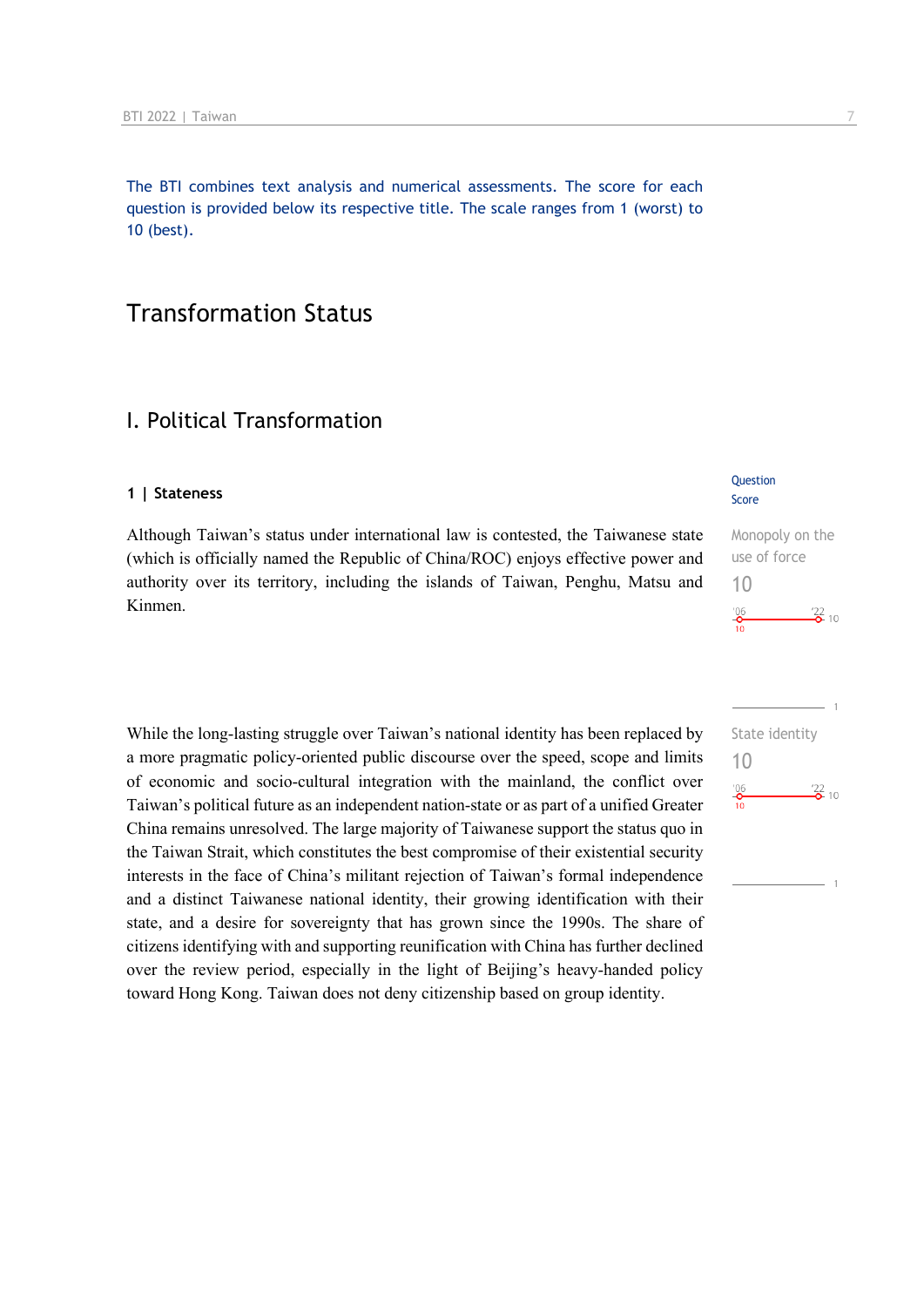In Taiwan, state legitimacy is fully derived from a secular constitution. Religious dogmas play no role.

Taiwan's civilian administration is differentiated, professional and provides sound and reliable public services throughout the country. The judicial system, law enforcement and the taxation bureaucracy are well established and functional. Access to water, education and health services is secure and the existing, highly developed communication and transport infrastructure is continually subject to modernization. Services in basic infrastructure have not been significantly disrupted by the COVID-19 pandemic.

#### **2 | Political Participation**

All relevant political offices are subject to competition in regular, universal and secret multiparty elections, which are usually undisputed and widely covered by the media. There are no restraints on the electoral process, which is fair and transparent, and professionally run by the nonpartisan Central Election Commission. Vote-buying (attracting voters with small gifts, free lunchboxes and small amounts of money given as "tokens of appreciation" that has come to be expected by most voters in sub-urban and rural districts) in local elections is still an issue and has so far weathered all legal action. Overall, however, vote-buying in Taiwan's electoral process at the national level has to be considered more a cultural habit than an effective political stratagem, as it does not jeopardize the fairness or outcomes of elections, not least due to sharp media attention, strict regulations and aggressive prosecution by the authorities.

An increasing problem is the attempt by the Chinese government to interfere in Taiwan's electoral processes through spreading false news on social media and funding candidates opposing independence. The COVID-19 pandemic did not affect the January 11, 2020 general elections.

Free and fair elections 10 $^{206}_{-0}$  $\frac{22}{2}$  10



No interference of

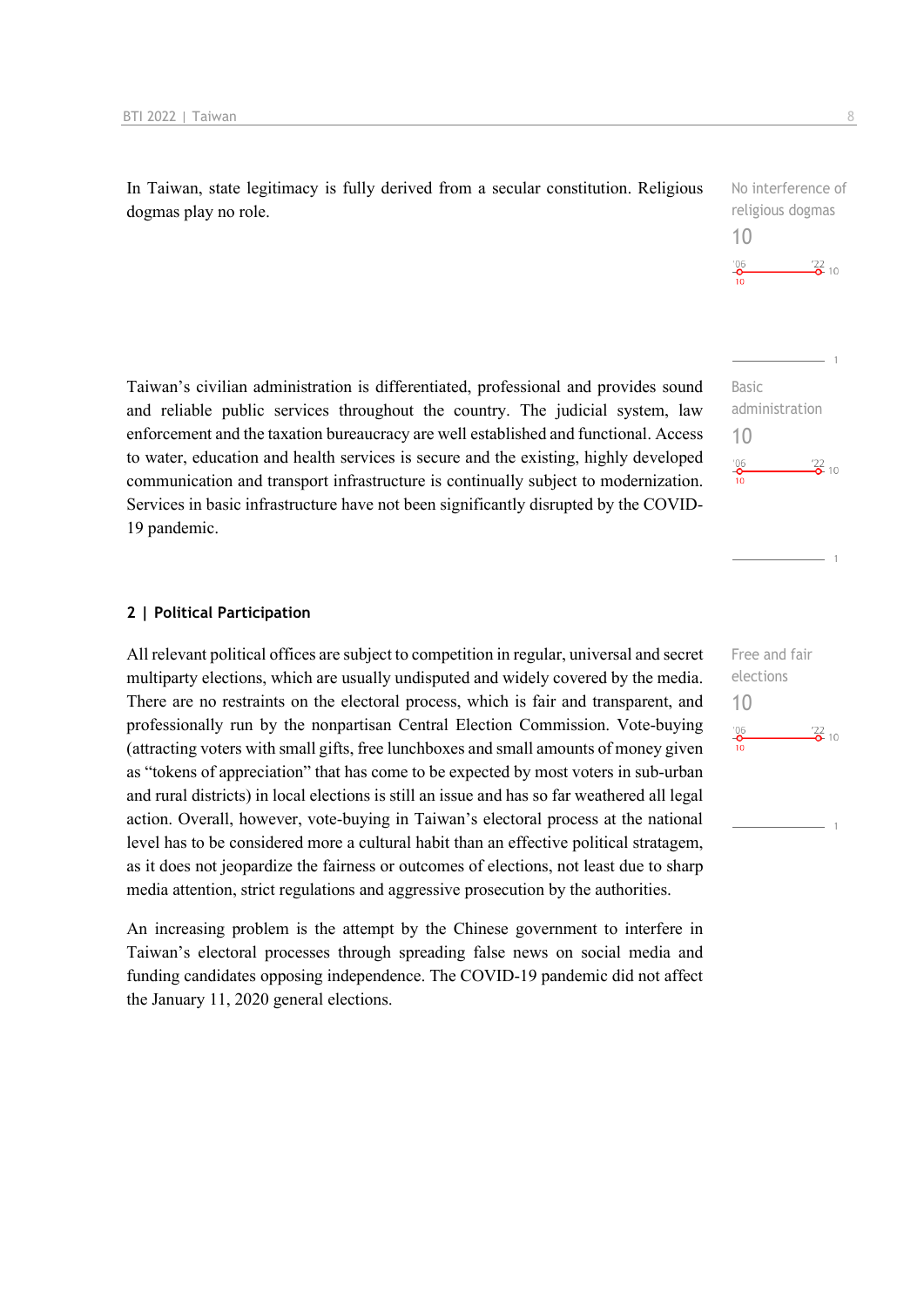All elected rulers have effective power to govern, and there are no veto powers or exclusive political domains that might negatively affect democratic participation.

| Effective power to     |                   |
|------------------------|-------------------|
| govern                 |                   |
| 1()                    |                   |
| '06<br>$\overline{10}$ | $\frac{22}{2}$ 10 |

Association / assembly rights

 $\frac{22}{2}$  10

10

 $^{206}$ 

Freedoms of association and assembly are constitutionally guaranteed, generally unrestricted and extensively exercised. The right to strike is established by law. Existing restrictions on the freedom of assembly are specified by law, especially the Assembly and Parade Act, which originated in Taiwan's early post-martial law period, and which has been condemned repeatedly as excessively strict and in parts unconstitutional, both by domestic and international civil rights groups, and in a 2014 decision by Taiwan's constitutional court. According to that act, protesters require advance permission from the local police authorities, police can restrict protests near government buildings, and rallies may be subject to forceful dispersal by the police. Long-standing plans to amend the act, abolishing the government's authority to withhold approval for demonstrations, have been reiterated during President Tsai's electoral campaign in 2019, but have not been realized during the review period.

Taiwan's response to the COVID-19 pandemic did not include severe lockdowns or curfews but only short-term restrictions, from March to June 2020, on the right to assembly, limiting open air gatherings to 500 and indoor assemblies to a maximum of 100 people.

Freedom of opinion and freedom of the press are well established and are exercised unrestrictedly, with vigorous and diverse reporting on government policies and alleged official wrongdoing. Taiwan's 2005 Freedom of Government Information Law guarantees public access to government documents. There is no media censorship. Individual incidents of police obstruction and violence against journalists covering demonstrations are reported, and journalists face defamation charges for critically reporting on politicians. However, no systematic media harassment or violence against reporters has been reported during the review period.

There are, however, concerns about increasing media concentration in the hands of tycoons with large-scale business interests in China, to the detriment of objective reporting and press freedom, and this trend has continued during the review period. There are also many stories about self-censorship of critical news reporting on China in those media outlets controlled by Taiwanese entrepreneurs operating on the mainland. In November 2020 the opposition blamed the National Communications Commission for not renewing the broadcasting license of the KMT-friendly CTi News TV channel for political reasons. However, most domestic and international observers, including Reporters without Borders, agree that the non-renewal does not represent an impingement on press freedom.

Freedom of expression 9

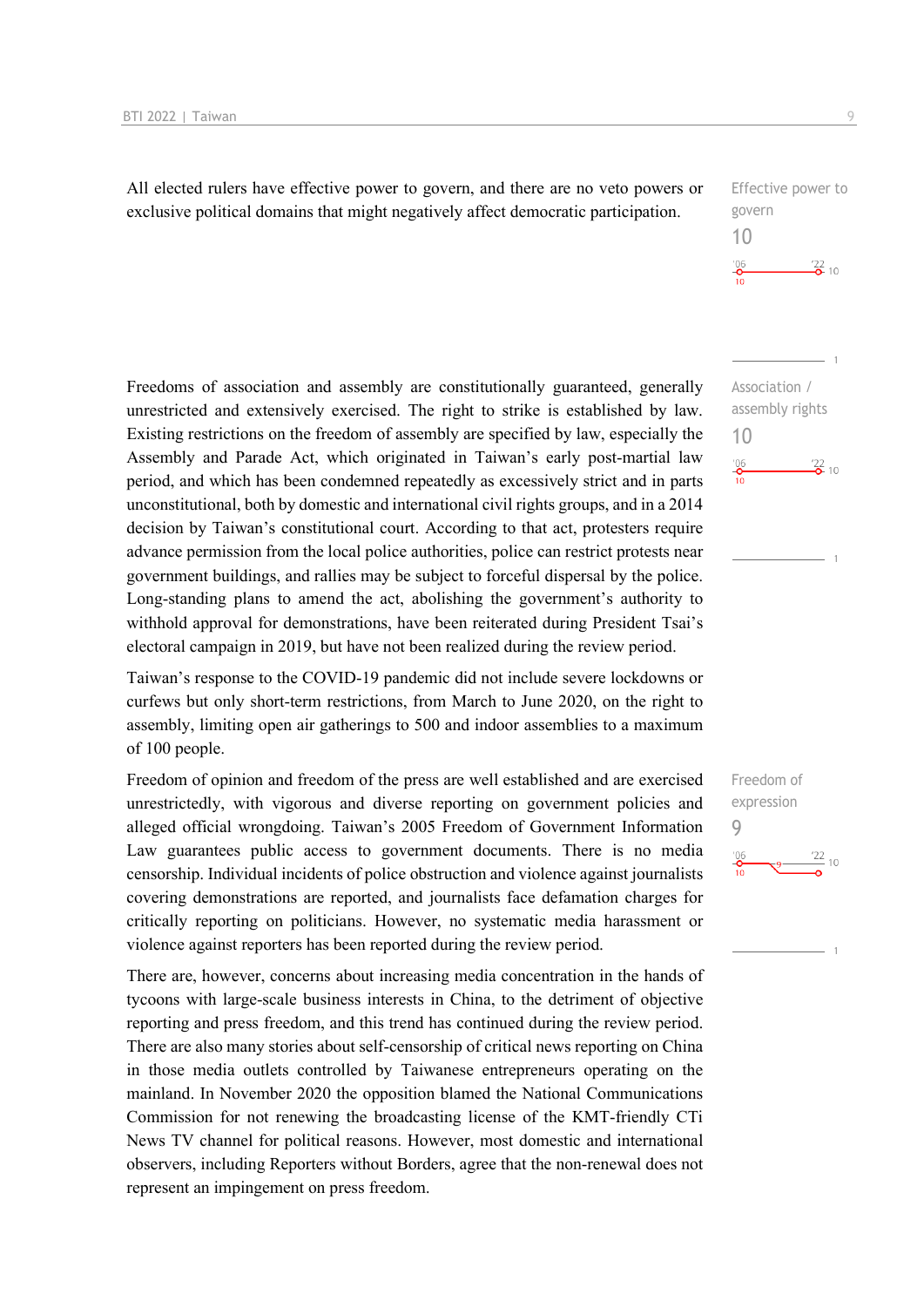Taiwan's internet is free and modernized. There has been no official attempt to block websites that are critical of government policy. China has ramped up its antiindependence and DPP-critical information warfare campaign in recent years, which was especially visible in the run-up to the 2020 general elections. Despite government measures to counter misinformation related to the COVID-19 pandemic, including fining and arresting some perpetrators, Taiwan's COVID-19 response overall did not result in a restriction of freedoms of expression. Taiwan's media has reported widely, freely and critically on the pandemic and the government's responses.

#### **3 | Rule of Law**

The separation of powers into executive, legislative and judicial branches is well established and there is no extralegal execution of governmental power. The government system is structurally handicapped by the constitutional relationship between the president and parliament in times of divided government: While the popularly elected president appoints the head of the Executive Yuan (the premier) without the consent of parliament (the Legislative Yuan), the latter has the authority to dismiss the cabinet by a vote of no confidence against the premier. Since the president can dissolve the legislature in such a case, the powers of the parliament are limited and there are almost no institutional guards against political stalemate when the president and the legislative majority belong to different parties. Long-discussed plans on addressing these structural problems in changing the constitution toward either a pure parliamentary or presidential system are not on the agenda of the constitutional amendment committee formed by the Legislative Yuan in September 2020.

Taiwan's strategy to counter the COVID-19 pandemic did not involve the declaration of a state of emergency or the issuance of emergency decrees by the executive. The "COVID-19 Special Act," which grants executive agencies wide-ranging authority to decide and implement measures to combat the pandemic, and its implementation, are subject to parliamentary and judicial oversight and will automatically expire in June 2021 unless extended by the Legislative Yuan.

Judicial independence is well established in Taiwan and court trials are generally fair. Past allegations that courts are too closely allied to the KMT have not been substantiated by legally relevant evidence. According to the most recent data of the World Values Survey (2019), 56% of respondents in Taiwan expressed at least "quite a lot" of confidence in the judiciary. Nonetheless, large numbers of Taiwanese harbor long-standing and deep-seated mistrust in the effectiveness, political impartiality and fairness of the country's court system and judges. Addressing some of these concerns and making good on campaign promises, the DPP government has made some progress on judicial reform during the review period, working closely with civil society organizations pushing for judicial reform in a National Congress on Judicial

Separation of powers 10  $\frac{106}{2}$  $\frac{22}{2}$  10

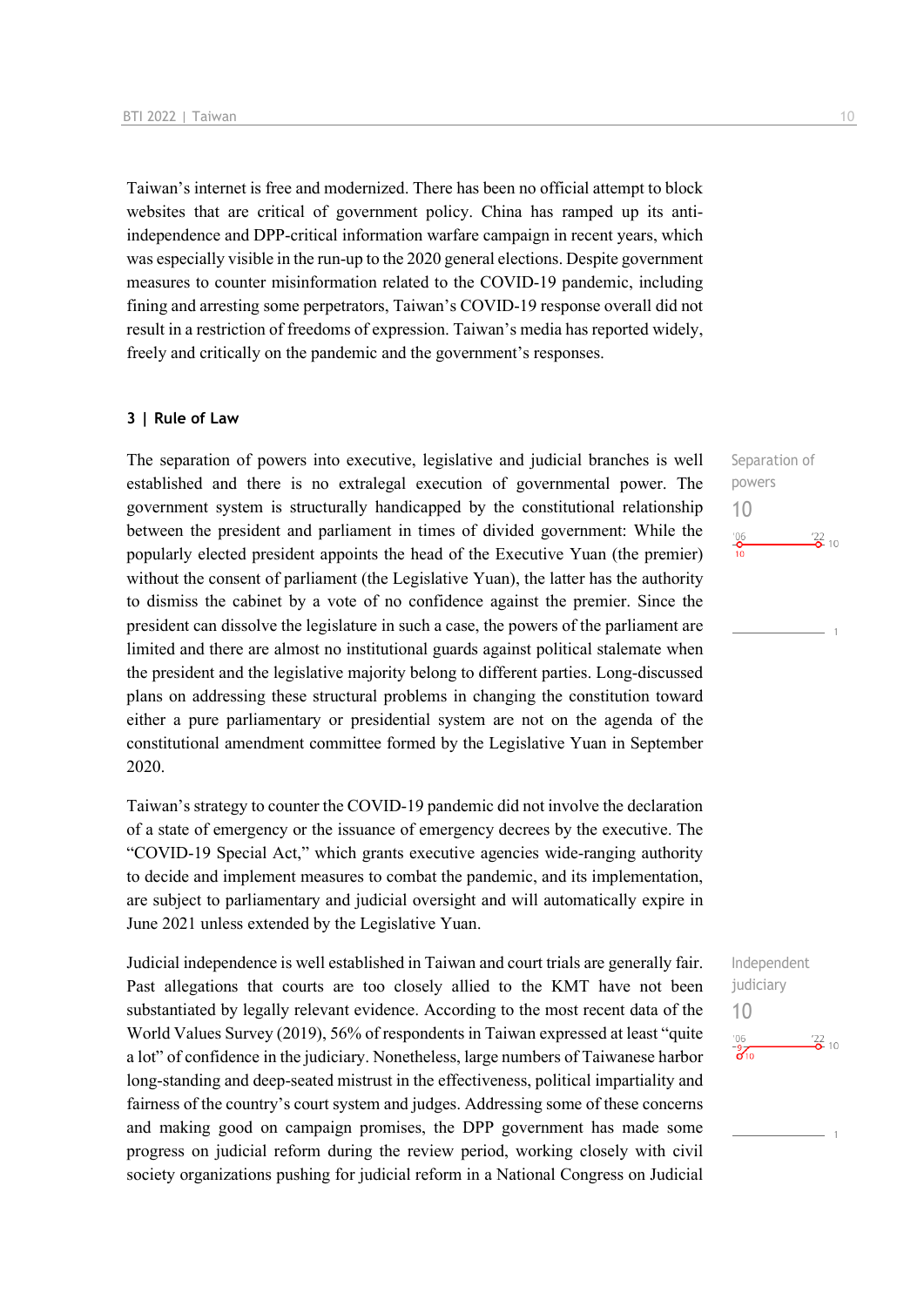Reform, and enacting legislation in July 2020 that instituted the participation of lay judges in criminal trials. However, many Taiwanese remain dissatisfied with the tempo and scope of judicial reform.

A range of sunshine laws regulate political donations, declarations of income for public servants and the rules for political lobbying. Political corruption receives a great deal of attention in the mass media, even though the majority of observers agree that the country performs reasonably well in preventing and prosecuting large-scale corruption. It is an important issue on the platforms of all relevant political parties and is prosecuted rigorously under criminal law.

An official Agency Against Corruption (AAC) was established in June 2011, mimicking similar institutions in Hong Kong and Singapore, and since 2013 an online database of government documents has further increased transparency. Fierce competition between the political camps, aggressive reporting and an educated and highly sensitive population ensure that high-profile corruption charges receive much publicity. Vote-buying in local elections remains a problem in Taiwan. It has been an established practice since the early days of democratization and regarded as inevitable by most politicians. However, the judiciary is prosecuting vote-buying activities and punishes those found guilty.

The constitution prohibits discrimination based on race, sex, religion, political opinion, national origin or citizenship, social origin, disability, sexual orientation and gender identity, and the authorities effectively enforce these prohibitions. Consequently, Taiwan enjoys a very good human rights record according to all relevant international observer groups and there are no reports of unlawful or arbitrary use of state power against the population or any specific minority.

Civil rights are constitutionally guaranteed and well protected, and those who violate them are taken to court. The judicial system provides ample opportunities to seek redress for rights violations. Court trials follow due process, and there are no reports of physical abuse of prisoners. The police largely respect the ban on arbitrary detention, and attorneys are usually allowed to monitor interrogation to prevent abuses. LGBTQ+ rights are protected, including the right to same-sex marriage, which was legalized in May 2019, making Taiwan the first Asian country to recognize same-sex marriages. Taiwan continues to adhere to the death penalty in the face of all domestic and international protest, with the government regularly citing opinion surveys to prove that a large majority of the populace supports capital punishment for serious crimes. Despite a first parliamentary reading in 2016, the country still does not have a refugee act, an issue that in the review period has repeatedly made the news due to the rise in number of Chinese asylum-seekers in the aftermath of the crises in Hong Kong in 2019. In addition, under Taiwan's notorious adultery law, sexual infidelity remains a criminal offense and "unfaithful" women tend to receive harsher treatment than men. As in other parts of East Asia, abortion of female fetuses, for example, is reported to be practiced in Taiwan, such that sex ratios at birth continue to be around 108 boys per 100 girls (2019).

Prosecution of office abuse 10  $\frac{106}{10}$   $\frac{122}{0}$  10

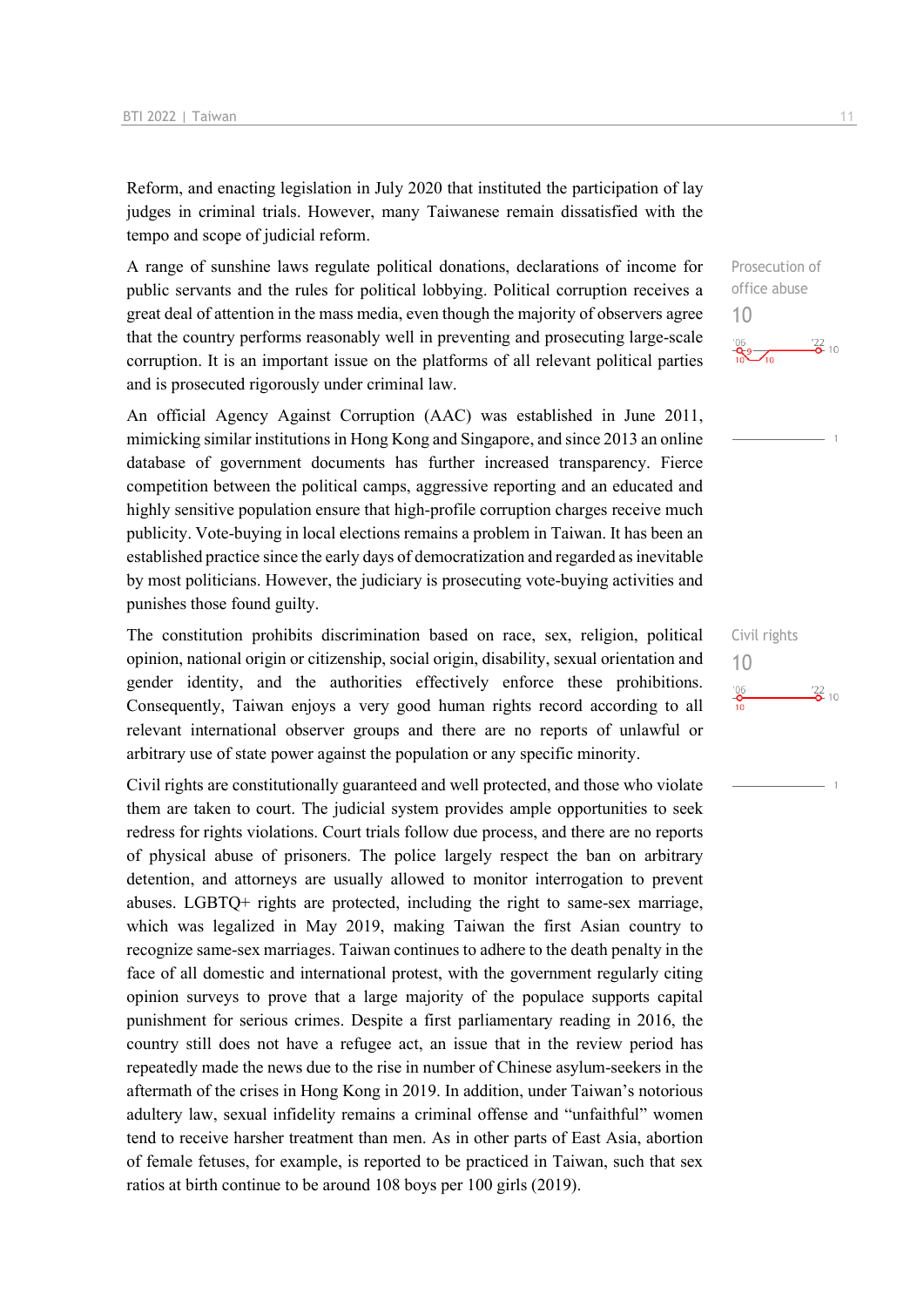The rights and legal position of Taiwan's over 710,000 migrant workers (mostly from Indonesia, the Philippines and Vietnam), who primarily work as industrial laborers, marine workers and household caregivers, have been a long-standing problem in the country's civil rights record. Despite significant progress made in Tsai's first presidency, broad media coverage on their situation, and active civil society engagement for their rights, monitoring and enforcement of the Labor Standards Law that covers these blue-collar migrant workers remain problematic. Another point of contention remains the brokerage system, under which migrant workers have to pay high monthly fees to agencies that broker them to Taiwanese employers.

As part of the country's response to the COVID-19 pandemic the government briefly imposed bans on foreigners entering the country in spring 2020. Quarantine regulations for people entering the country remain after the lifting of the travel bans; the movement of quarantined individuals is tracked using the GPS on their smartphones. All these measures are based on the "COVID-19 Special Act," which is strictly limited in time, and subject to legislative and judicial oversight.

#### **4 | Stability of Democratic Institutions**

All government institutions are democratically legitimized, work according to legal procedures and are sufficiently controlled by a working system of mutual checks and balances. All political decisions are prepared, made, implemented and reviewed in legitimate procedures by the appropriate authorities. The existing semi-presidential system is prone to deadlock in times of divided government, and no meaningful attempts of constitutional reform toward a more coherent system of government have been made during the period under review. In addition, Taiwanese political competition is characterized by a fierce, zero-sum nature, both across and within party camps, which undermines lawmaking efficiency even in times where president and parliamentary majority are from the same party, as has been the case during the review period.

All relevant political actors accept the democratic institutions as legitimate and there are no attempts to realize political goals outside of legally defined democratic channels.

Performance of democratic institutions 9  $\frac{22}{10}$ 

Commitment to democratic institutions 10 $\frac{106}{310}$  $\frac{22}{2}$  10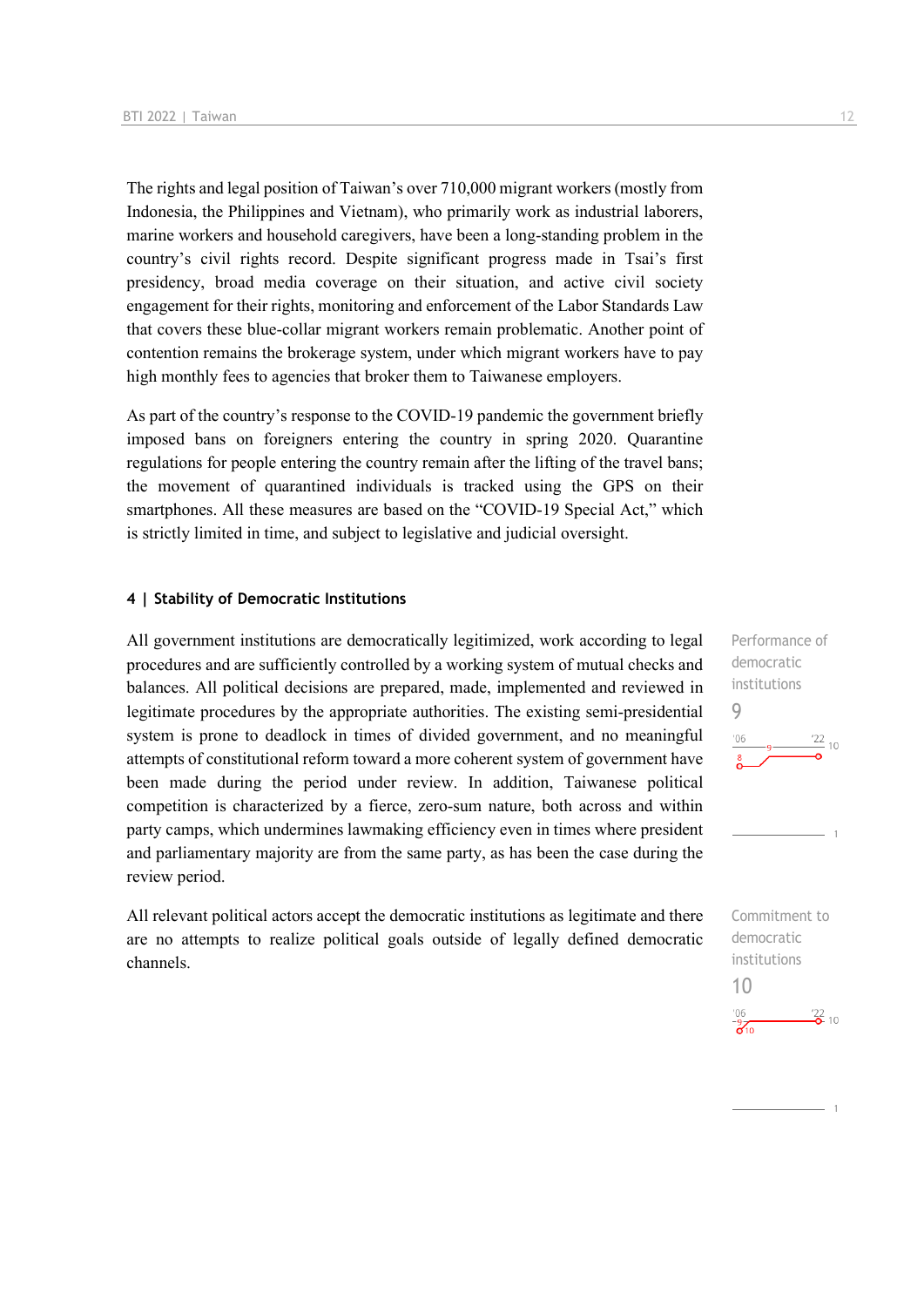#### **5 | Political and Social Integration**

The party system is relatively stable, socially anchored and enjoys broad popular support. Diverging opinions within popular and societal interests are reflected and aggregated reasonably well. Party system fragmentation is low; even though 20 parties participated in the January 2020 general elections, the party system is dominated by the two large parties, the DPP and the KMT.

The importance of blocs of smaller parties allied with the DPP or KMT has declined in recent years due to the electoral success of new nonaligned parties. In the Tenth Legislative Yuan  $(2020 - 2024)$ , the two large parties account for 99 out of the 113 members of parliament (87.6% of all seats; DPP: 61 seats; KMT: 38 seats), four seats fewer than in the previous legislature. Three small parties, the New Power Party (NPP), the Taiwan People's Party (TPP) and the Taiwan Statebuilding Party (TSP), have won a total of nine parliamentary seats. This illustrates how party system volatility is relatively low, but the party system is sufficiently permeable to allow new political parties to enter.

Political polarization concerning Taiwan's national identity and the camps' diverging stances on Taiwan's policy toward China has continued to decline. At the same time, increasing numbers of the population consider themselves as independent voters and not aligned to one of the big parties, and Taiwan's sophisticated electorate casts its vote increasingly on pragmatic issues such as diverging economic strategies and plans for social and political reform.

Taiwan is home to a wide variety of civil society groups, including unions, professional and business organizations, social and environmental movements, and other associations, which represent a broad range of societal interests. This network of interest groups is close-knit, politically influential and operates independently of the state. There are no attempts by non-state interest groups to abandon democracy or organize political violence and no group is able to dominate others.

Parts of Taiwan's civil society remain focused on ideological issues related to cross-Strait policy and the unification/independence split, sometimes resulting in factional strife and public clashes, which became particularly visible during the 2014 "Sunflower Student Movement." At the same time, the momentum generated by the student movement has also given important external impulses to the somewhat calcified political landscape and has contributed to put a range of social justice and civil rights issues on the political agenda, including judicial reform, LGBTQ+ rights, land rights for Taiwan's aboriginal peoples, and the abolition of the death penalty.



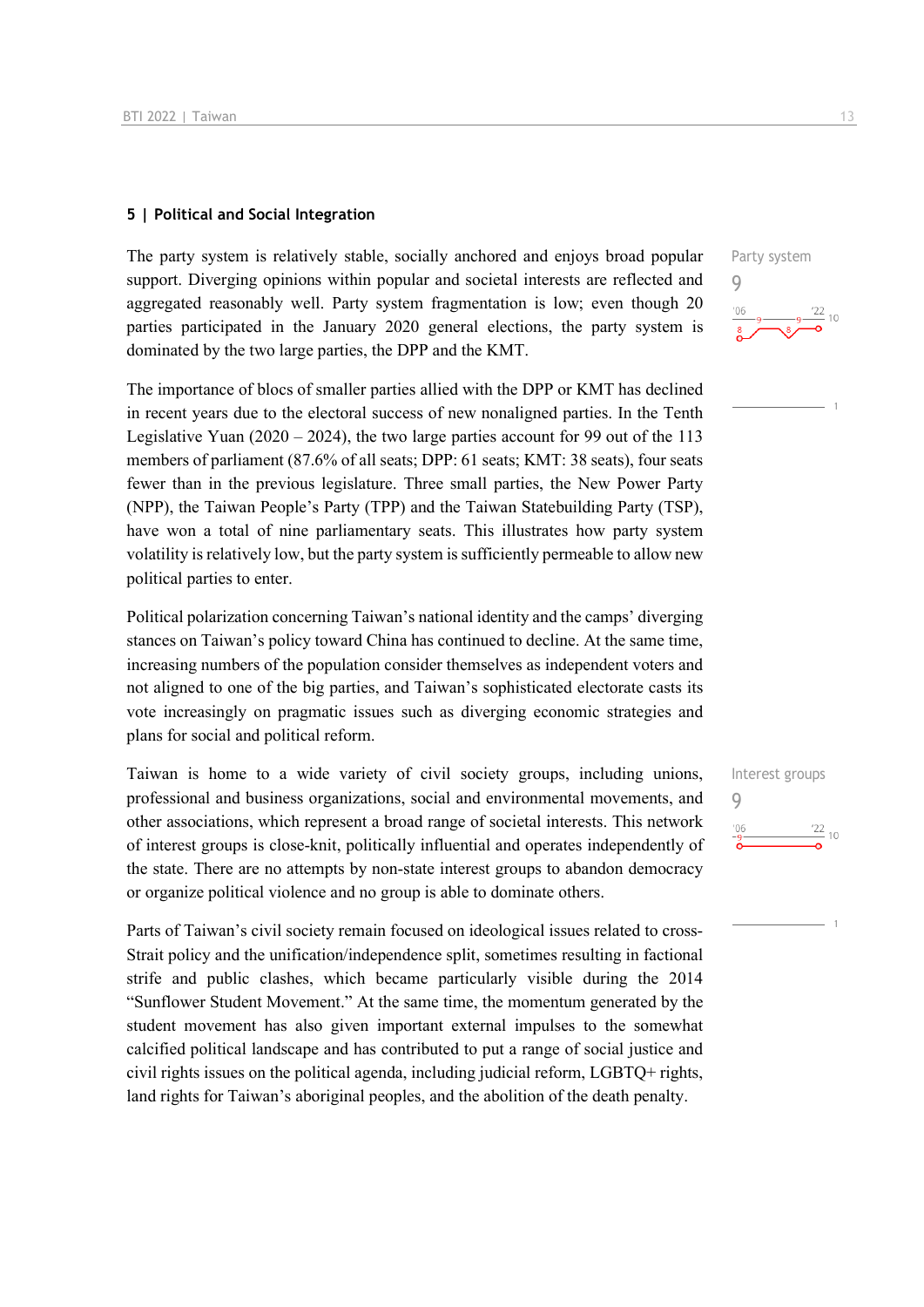After years of declining voter turnouts, the 2020 general elections saw the highest participation in nationwide elections since 2008, with 74.9% of the voting population participating in the elections (up from 66.3% in the 2016 general elections). It is not clear that this marks a reversal of the long-term trend of declining turnout which, together with the availability of alternative forms of political participation and communication through social media and civic activism, reflected a continuing degree of disillusionment with the established political institutions. In fact, surveys show medium levels of trust in formal government institutions. According to the latest available data for Taiwan from the World Values Survey (2019), 52% of respondents expressed at least "quite a lot" of confidence in the national government. Trust in the representative organs is considerably lower, with only 24% and 31% trusting political parties and the legislature, respectively.

Still, the principle of democracy is uncontested in Taiwan, with 91% considering having a democratic system at least "fairly good," and only marginal support for authoritarian alternatives, even if large numbers of the population express limited satisfaction with the way democracy works in Taiwan. There are signs that Taiwan's decisive and highly successful response to the COVID-19 pandemic has at least temporarily generated increased confidence in the government, with Taiwan's Minister of Health Chen Shih-Chung, recording record numbers in satisfaction polls.

Social self-organization is well developed in Taiwan. A variety of organizations, including an outspoken environmental movement, social groups and lively religious communities, are the backbone of Taiwan's democracy. They create a climate of tolerance and a culture of nonviolence and democratic deliberation. However, based on the latest available World Values Survey (2019) data, almost 70% of all respondents in Taiwan express the opinion that one needs to be "very careful" in dealing with people. Yet, this relatively low degree of reported interpersonal trust does not undermine the overall strong social bonds, the variety of existing networks of mutual support, and the high levels of social responsibility many Taiwanese exhibit in their daily life. The latter was demonstrated not least in the broad acceptance and effectiveness of the government's multidimensional anti-pandemic strategy.

Approval of democracy 8  $10$ 

## Social capital 9 $\frac{22}{10}$  $106$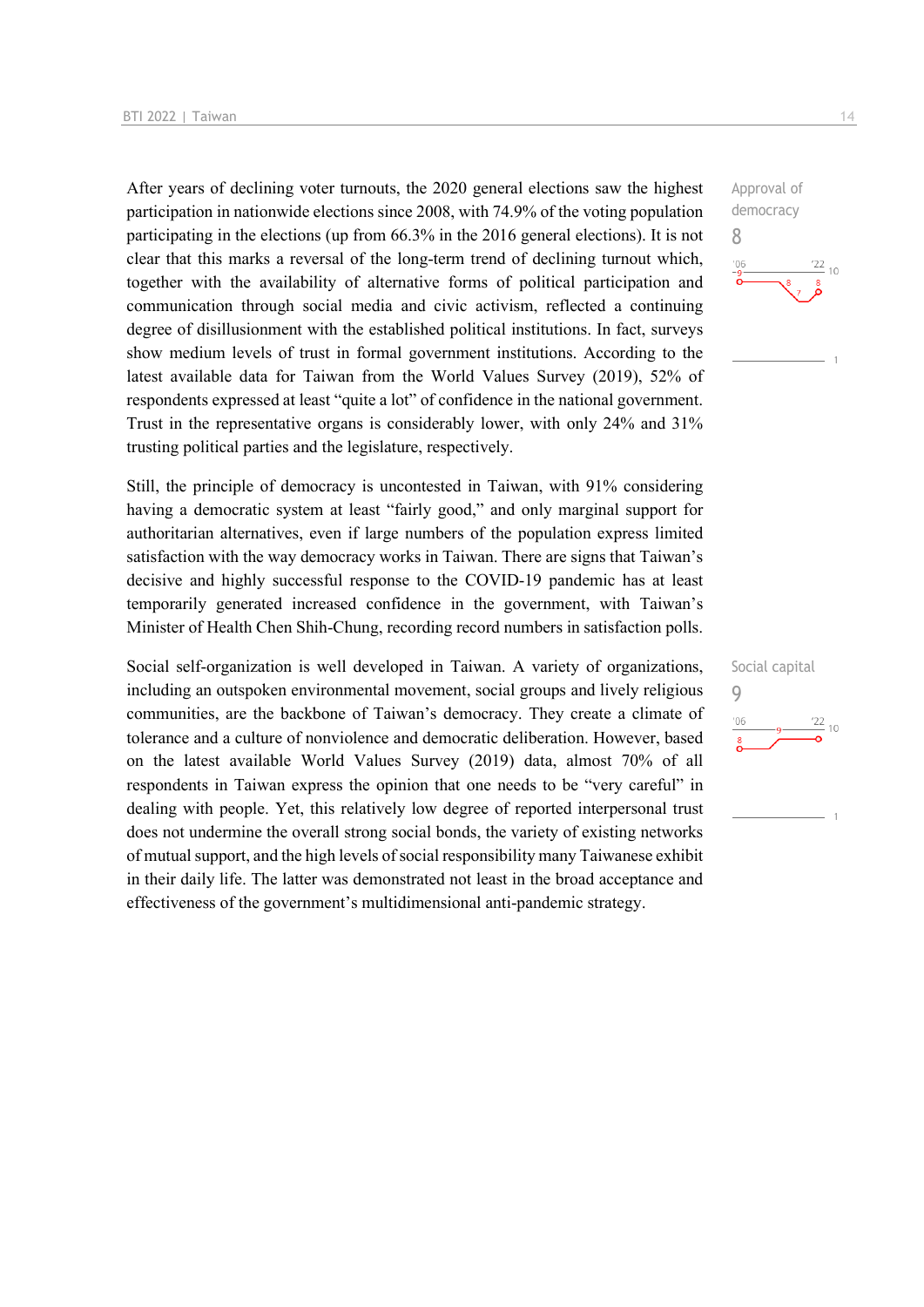## II. Economic Transformation

#### **6 | Level of Socioeconomic Development**

Taiwan is a highly developed market economy. The country's level of socioeconomic development permits adequate freedom of choice for all citizens. Fundamental social exclusion due to poverty, gender, religion or ethnicity is qualitatively minor to nonexistent, and is not structurally embedded. Taiwan's average poverty rate, with varying thresholds set by municipalities, is low in international comparisons and stands at 1.29% of total population and 1.64% of households, with a relative poverty rate of 7.36% according to 2019 data. Recent years have seen an energetic domestic debate on rising social inequality in Taiwan caused by low economic growth, stagnant wages and their shrinking share of Taiwan's GDP. Income distribution – as measured by the Gini coefficient – is relatively equal, however, and has been stable around 0.34 since 2010 and throughout the review period.

According to the most recent data available (2019), Taiwan is considered a country with a very high human development, with a value of 0.916, ranking it at 23 in the global Human Development Index. Taiwan has a relatively low level of gender inequality, ranking sixth worldwide and first in Asia on the Gender Inequality Index (2019). The COVID-19 pandemic is not expected to have a significant negative impact on exclusion and equality, not least because of the government's swift and effective policies to contain the pandemic and cushion its socioeconomic fallout.

| <b>Economic indicators</b> |          | 2017     | 2018     | 2019     | 2020     |
|----------------------------|----------|----------|----------|----------|----------|
| <b>GDP</b>                 | S M      | 590733.0 | 609198.0 | 612168.0 | 668156.0 |
| GDP growth                 | $\%$     | 3.3      | 2.8      | 3.0      | 3.1      |
| Inflation (CPI)            | $\%$     | 1.1      | 1.5      | 0.5      | $-0.2$   |
| Unemployment               | $\%$     | 3.8      | 3.7      | 3.7      | 3.9      |
|                            |          |          |          |          |          |
| Foreign direct investment  | % of GDP |          |          |          |          |
| Export growth              | $\%$     | 6.3      | 0.5      | 1.8      | 0.8      |
| Import growth              | $\%$     | 3.2      | 1.5      | 2.4      | $-3.3$   |
| Current account balance    | S M      | 83073.0  | 70843.0  | 65161.0  | 95095.0  |
|                            |          |          |          |          |          |

#### **Ouestion** Score

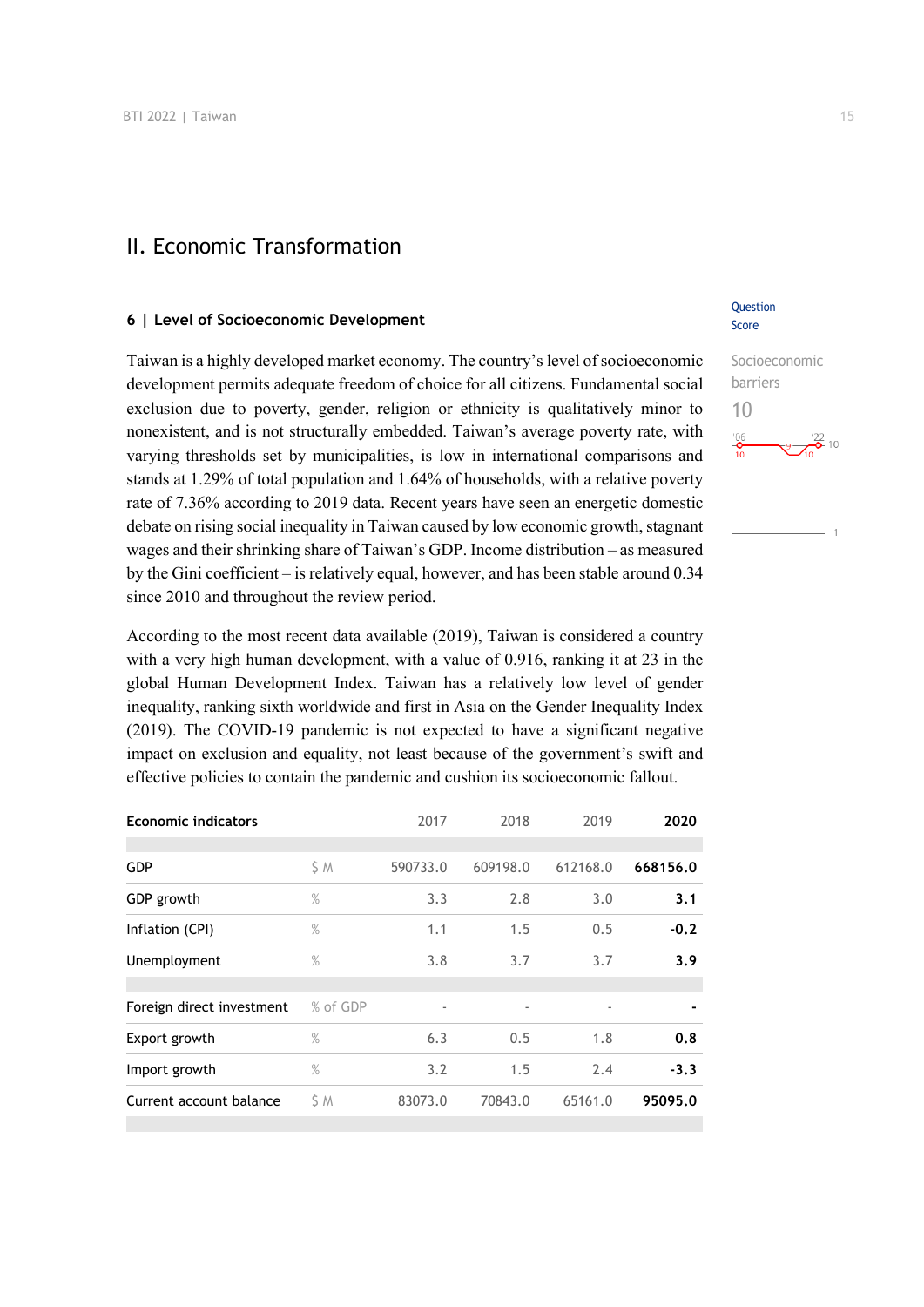| <b>Economic indicators</b> |          | 2017     | 2018     | 2019                     | 2020     |
|----------------------------|----------|----------|----------|--------------------------|----------|
|                            |          |          |          |                          |          |
| Public debt                | % of GDP | 34.5     | 33.9     | 32.7                     | 32.7     |
| External debt              | ŚΜ       | 181938.0 | 191161.0 | 184659.0                 | 189873.0 |
| Total debt service         | S M      | 4752.0   | 4439.0   | 12248.0                  | 4848.0   |
|                            |          |          |          |                          |          |
| Net lending/borrowing      | % of GDP | $-2.0$   | $-1.9$   | $-1.8$                   | $-2.9$   |
| Tax revenue                | % of GDP | 8.6      | 8.9      | 9.0                      |          |
| Government consumption     | % of GDP | 13.8     | 14.3     | 14.0                     | 14.0     |
| Public education spending  | % of GDP | 1.5      | 1.5      | 1.5                      |          |
| Public health spending     | % of GDP | 0.1      | 0.1      |                          |          |
| R&D expenditure            | % of GDP | ٠        |          | $\overline{\phantom{a}}$ |          |
| Military expenditure       | % of GDP | 1.8      | 1.7      | 1.8                      | 1.9      |

Sources (as of December 2021): The World Bank, World Development Indicators | International Monetary Fund (IMF), World Economic Outlook | Stockholm International Peace Research Institute (SIPRI), Military Expenditure Database.

#### **7 | Organization of the Market and Competition**

Taiwan's market economy is institutionally sound. It features transparent, clearly defined and state-guaranteed rules for ensuring fair competition as well as largely equal opportunities for all market participants. An independent Fair Trade Commission supervises business practices to ensure fair competition. Business freedom is high and market actors face neither entry nor exit barriers.

Taiwan consistently ranks highly in global economic indices measuring ease of doing business, economic freedom and competitiveness. According to the 2020 Economic Freedom of the World Annual Report, Taiwan is ranked 16th in the world with a score of 7.94 out of 10 (based on 2018 figures), and 3rd in Asia behind Hong Kong and Singapore. The country continues to perform particularly well in ensuring sound money polices and prudent regulations. According to the Global Competitiveness Report 2019, Taiwan is ranked 12th out of 140 countries, and in the 2020 Index of Economic Freedom, Taiwan was ranked 11th worldwide and 5th of 42 countries in the Asia-Pacific region, with very high scores for integrity of the legal system and well-specified property rights, sensible regulation, and few restrictions in the freedom of business, monetary transactions and trade.

Market organization 9 $\frac{22}{10}$  $'06$ 

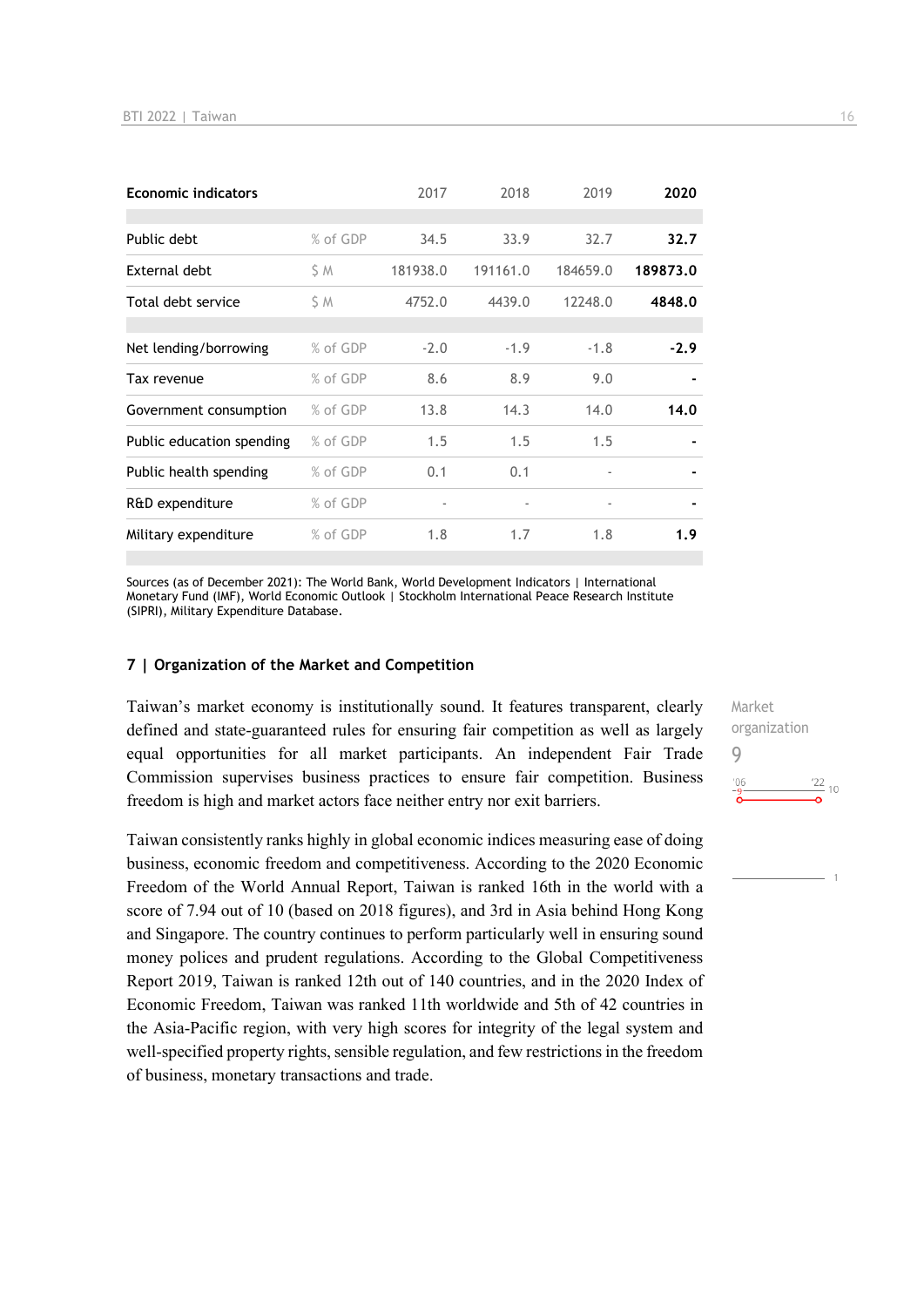The main limitations on Taiwan's economic openness remains the restricted access for Chinese firms to Taiwanese markets, despite the considerable liberalization since 2008. Investment in a number of strategic sectors like LED, solar cells and display panels remain capped for mainland investors at less than 50%. In non-strategic sectors of Taiwan's manufacturing industries, however, mainland Chinese capital can increase its ownership to more than 50%. While in 2019 existing regulations on foreign investment were simplified, limitations on PRC investment in sectors Taiwan considers areas of national security remained intact. Taiwan's shadow economy is relatively large for a highly developed industrial economy with estimates ranging up to 30% of GDP.

Even though the state maintains its monopoly over certain basic utilities and services (e.g., water supply and postal services), market competition is well established and legal frameworks exist to combat cartels. The Fair Trade Law that took effect in 2002 ensures a coherent and effective approach to combating monopolistic structures and predatory price fixing. The legal framework is enforced and administered by an independent Fair Trade Commission under the Executive Yuan. Since 2017, the monopoly of state-run Taiwan Power Co. (Taipower) in the electricity market has been effectively abolished, as "green" energy producers are now permitted to sell directly to customers.

Taiwan enjoys a high degree of trade freedom, as its economy is heavily reliant on its export economy. The country is one of the world's principal exporters of electronics and IT-technology. Tariff rates on industrial products are comparable to those found in industrialized nations such as Japan and the United States, and Taiwan generally follows WTO rules. With the exception of cross-Strait economic relations, the state refrains from intervening in investment planning and foreign trade. Intervention in the former mainly takes place in order to control the level of Taiwan's high trade dependency on China, but also to restrict mainland investment in sensitive sectors, most notably, real estate, finance and telecommunications.

Some 40% of Taiwan's exports and more than 60% of its outbound investment were to the Chinese mainland (including Hong Kong) over the last two decades, resulting in a high trade dependency on China, which worried critical observers for quite some time. The ratification of follow-up agreements to the cross-Strait Economic Cooperation Framework Agreement (ECFA) to liberalize further trade in services and goods across the Taiwan Strait has been paused since 2014.

Since September 2016, Taiwan has been following a "New Southbound" policy to diversify its trade relationships by deepening regional integration and increasing economic, trade and tourist links with 18 of its neighboring countries to the south (particularly the ASEAN nations, but also Australia and New Zealand), making the island less dependent on trade with China. In December 2020, Taiwan began informal consultations with member states of the Comprehensive and Progressive Agreement Competition policy 10  $106$  $\frac{22}{2}$  10  $\sqrt{6}$ 

 $\overline{1}$ 

Liberalization of foreign trade 10 $^{106}_{-0}$  $\frac{22}{2}$  10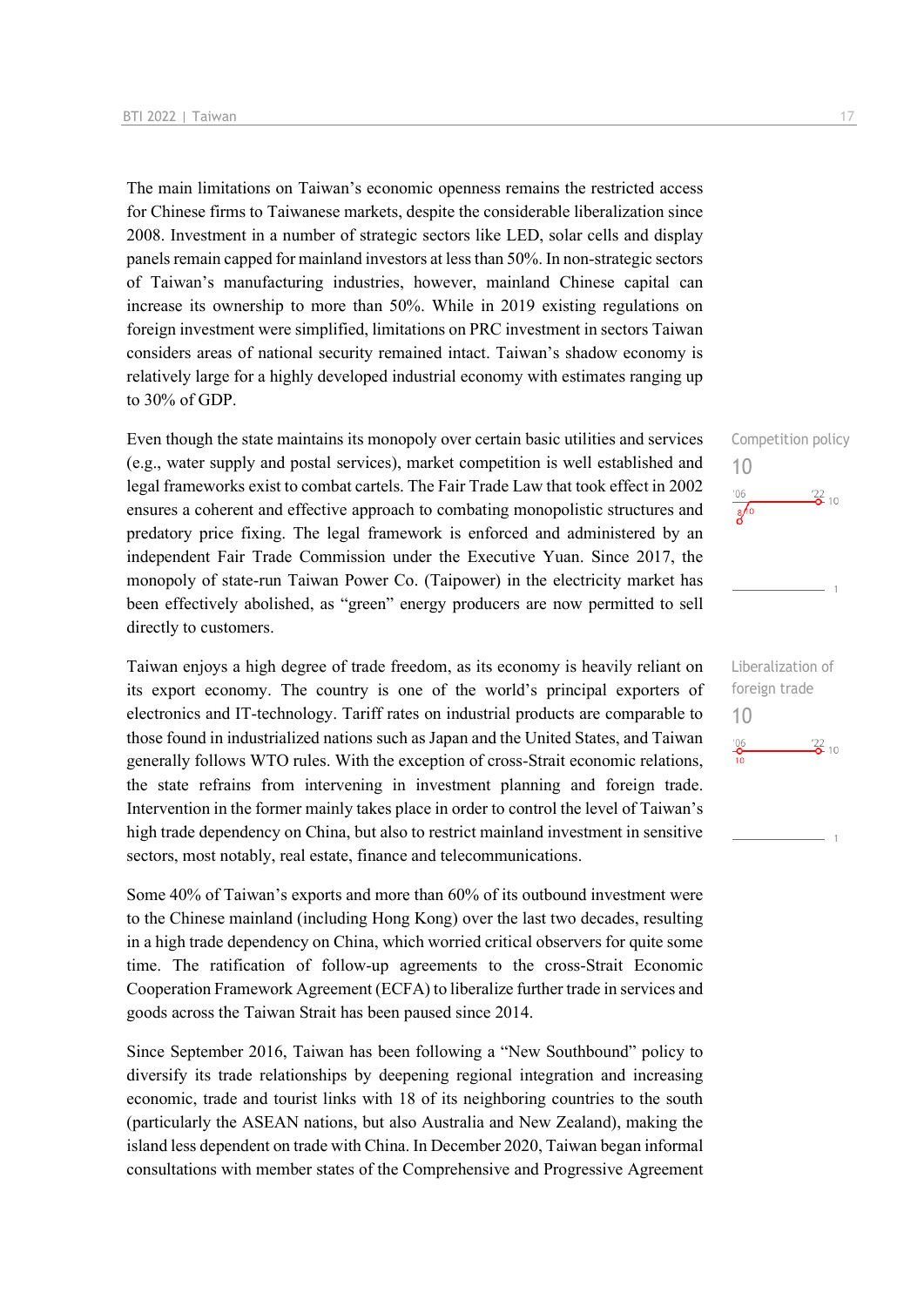for Trans-Pacific Partnership (CPTPP), in preparation of formally applying to join the trade alliance.

During the review period, Taiwan's banking system has been stable. According to official data, at the end of 2020, Taiwan was home to a total of 6,001 financial institutions, with a large majority of the 3,403 branch offices belonging to 37 domestic commercial banks, which accounts for 79.5% of total deposits and 90.3% of total loans. 29 foreign (including mainland Chinese) banks were responsible for 1.6% of total deposits and 4.1% of loans. 23 credit cooperatives, which primarily service regional customers, account for 1.6% of total deposits outstanding and a market share of loans of 1.7%. In addition, Farmers' and Fishermen Associations run credit cooperatives with market shares of 4.2% in deposits and 3.9% in loans.

Taiwan has a tightly regulated and transparent banking system, which is effectively supervised by the Financial Supervisory Commission (FSC) and an independent central bank. The capital and stock markets are reasonably developed and in principle open to foreign participation. Banks benefit from a high proportion of stable customer deposits and flexibility to access domestic capital markets. The system's low use of cross-border funding makes it less vulnerable to contagion risks during periods of turbulence in global capital markets such as the 2008/9 global financial crisis and the COVID-19 pandemic. The official non-performing loans (NPL) ratio of Taiwanese domestic banks was 0.23% in November 2020. The capital adequacy ratio of Taiwan's domestic banks stood at 14.1% in mid-2020, well above the statutory Basel III minimum of 10.5%. A stress test of 36 domestic banks conducted in June 2020 by the FSC found Taiwan's banking system to be stable and well equipped to weather the financial risks of the COVID-19 pandemic.

On the negative side, the banking sector remains dominated by fully and partially state-owned banks such as Taiwan's state-owned Chunghwa Post, which operates the country's largest savings service, with 1,299 local branches, accounting for 13.2% of total deposits in November 2020. The banking system is also highly fragmented, having the lowest banking concentration ratio of the large financial systems in the region. Processes of concentration are ongoing, but very slow. While this reduces the threats of excessive concentration in a few "too big to fail" institutions, it has led to fierce competition, which drives down profitability close to unsustainable levels.

Banking system  $\Omega$  $\frac{22}{10}$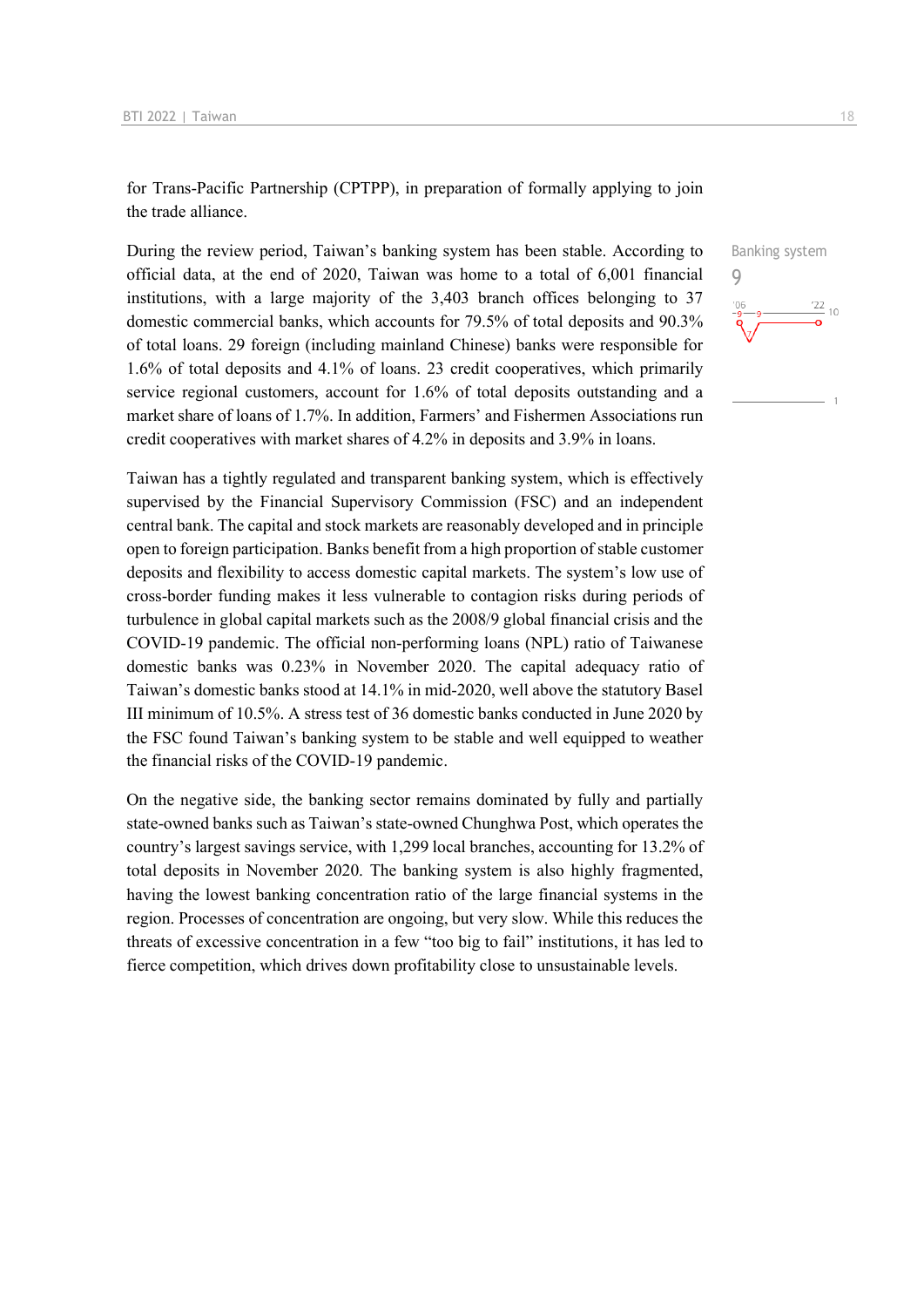#### **8 | Monetary and fiscal stability**

Taiwan's government and central bank pursue a prudent foreign exchange policy that has been consistently linked to the goal of financial and economic stability. They have steered the county rather well through the 2008/2009 global financial crisis and its aftermath. Taiwan's central bank is fully independent and enjoys one of the best reputations in Asia for its cautious and reliable interest rate policies. As a result, inflation levels and volatility have been low during the review period with the consumer price index (CPI) at 0.56 % in 2019 and a slight deflation as a result of the COVID-19 pandemic of -0.23% in 2020. In 2020, the New Taiwan Dollar (NT\$) saw a slight devaluation in relation to the U.S. Dollar, with a projected average exchange rate of 28.15 (from 30.16 in 2018 and 30.93 in 2019).

Taiwan's outstanding total public debt (measuring non-self-redeeming debts across all levels of government) was projected to be 34% of GDP in December 2020, up from 32.7% in 2019, but relatively similar to the 2018 figure. This is comparatively low by global and regional standards and shows that economic macrostability in Taiwan has not been affected strongly by the COVID-19 pandemic. The government's response to the pandemic is in line with Taiwan's long track record of prudent fiscal policymaking and resolute debt control, underlining the government's effective crisis management capabilities. Taiwan's foreign exchange reserves reached a new record high of \$529.9 billion in December 2020.

#### **9 | Private Property**

Taiwan's property rights regime is well established and enforced by an independent judiciary. Nationalization and expropriation of private property is regulated by law, which requires fair compensation. The country consistently ranks high in terms of property rights in global economic freedom and business environment indices. This is despite individual disputes over land expropriation that have received much media attention in recent years and have highlighted vague language in Taiwan's Land Expropriation Act, and deficient implementation of compensation regulations. While Taiwan is not a member of the World Intellectual Property Organization (WIPO), it adheres to the Agreement on Trade-related Aspects of Intellectual Property Rights (TRIPS). In 2008 the country established an Intellectual Property Court. Since 2009 Taiwan has no longer featured in the U.S. Special 301 Watch List of countries with inadequate intellectual property laws.





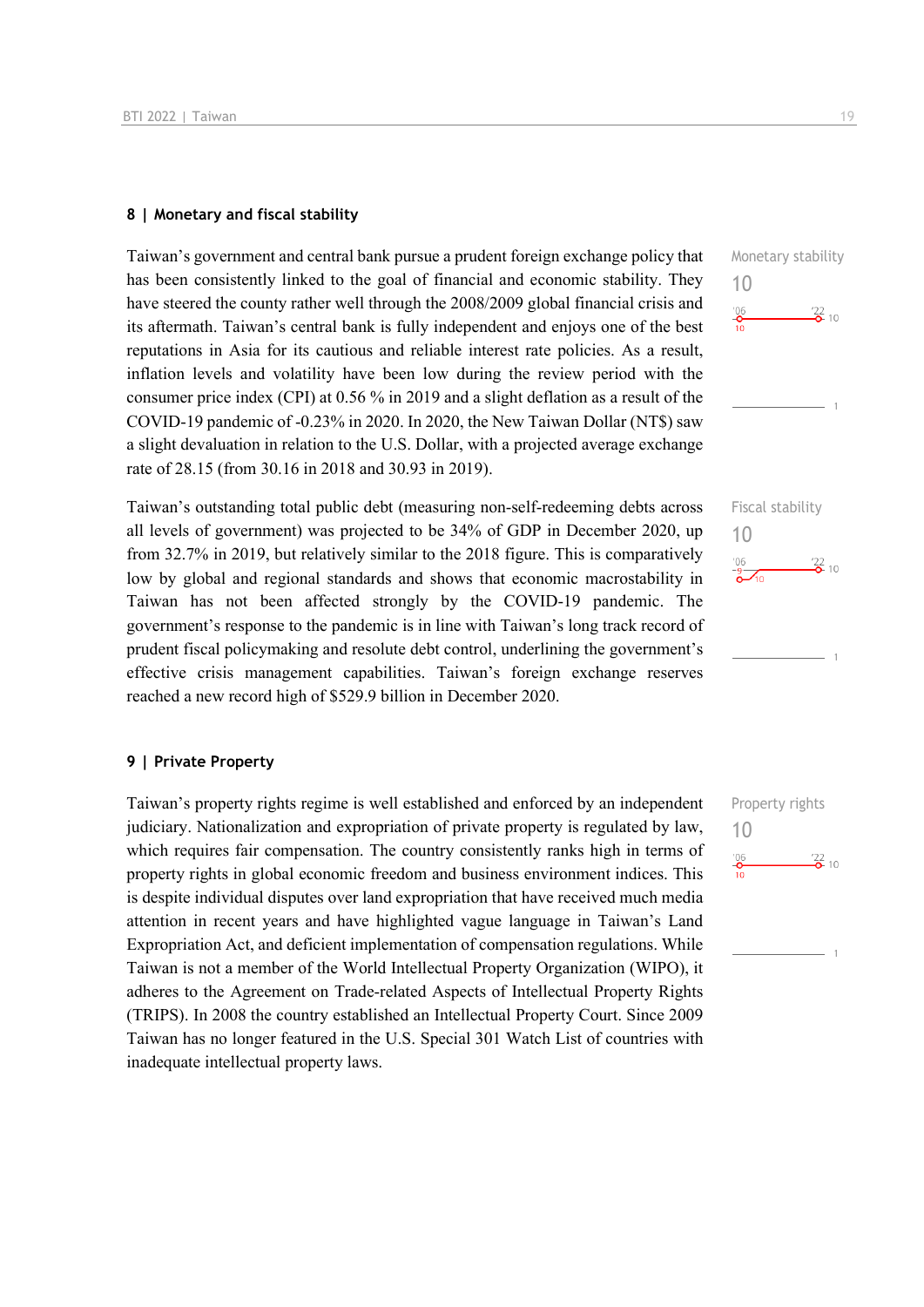Taiwan's economy is primarily based on small- and medium-sized private companies, which are adequately protected by the state. The state continues to be directly involved in some "strategic" economic areas (including shipbuilding, petroleum, steel, sugar, tobacco and liquor, banking, insurance and railway transport), in some cases holding the majority of shares. Basic utilities (such as conventional power production, water supply, and postal services) remain monopolized by Taiwan's 17 state-owned enterprises (SOEs), even though a January 2017 amendment to the Electricity Act allows "green" energy producers to sell directly to customers. The government upholds price controls on electricity and salt, and regulates prices on fuel and pharmaceuticals. SOEs such as the oil producer CPC Corporation, and Taiwan Tobacco and Liquor Co. continue to have market shares of 70% and more, even in liberalized markets. Except for the state monopolies, SOEs compete directly with private companies. The eventual privatization of SOEs (such as CPC Corporation, Taipower, and Taiwan Sugar) has been on the Tsai administration's agenda since 2017, but little progress has been made during the review period.

#### **10 | Welfare Regime**

With social welfare expenditures accounting for 25.2% of the government budget in 2020, which make it the single largest budgetary item, Taiwan continues to have one of the most comprehensive and well-developed welfare regimes in Asia. The social safety net is closely knit and provides substantial protection against poverty and other social risks. The state provides a compulsory National Health Insurance (NHI) program for all citizens, including foreigners who have lived in Taiwan for more than 6 months, unemployment insurance, voluntary labor pension with portable retirement accounts, and mandatory coverage by a national pension scheme, which includes the unemployed, non-working spouses and freelancers. Financial support is also given to the disabled and disadvantaged households, including living cost allowances, health care and special subsidies. Moreover, amendments to the Public Assistance Act, which came into force on July 1, 2011, stipulate the conditions of long and short-term assistance to lower and middle income households by providing living subsidies covering different areas of threatened well-being. The 2015 Long-term Care Services Act introduced a legal framework dealing with the long-term care requirements of Taiwan's rapidly aging population.

Following the January 2013 reform of the NHI, which aimed to increase revenues and balance the structural deficits that had plagued the system since its inception, the government now funds at least 36% of the NHI budget, the rest being financed by premiums paid by the insured and employers. The NHI budget is supplemented by a charge of 2% on non-payroll income from stock dividends, interest earnings, rents and bonuses exceeding four months' salary, as well as additional income from the Health and Welfare Surcharge on Tobacco Products (NT\$20 or \$0.60 per standard Private enterprise



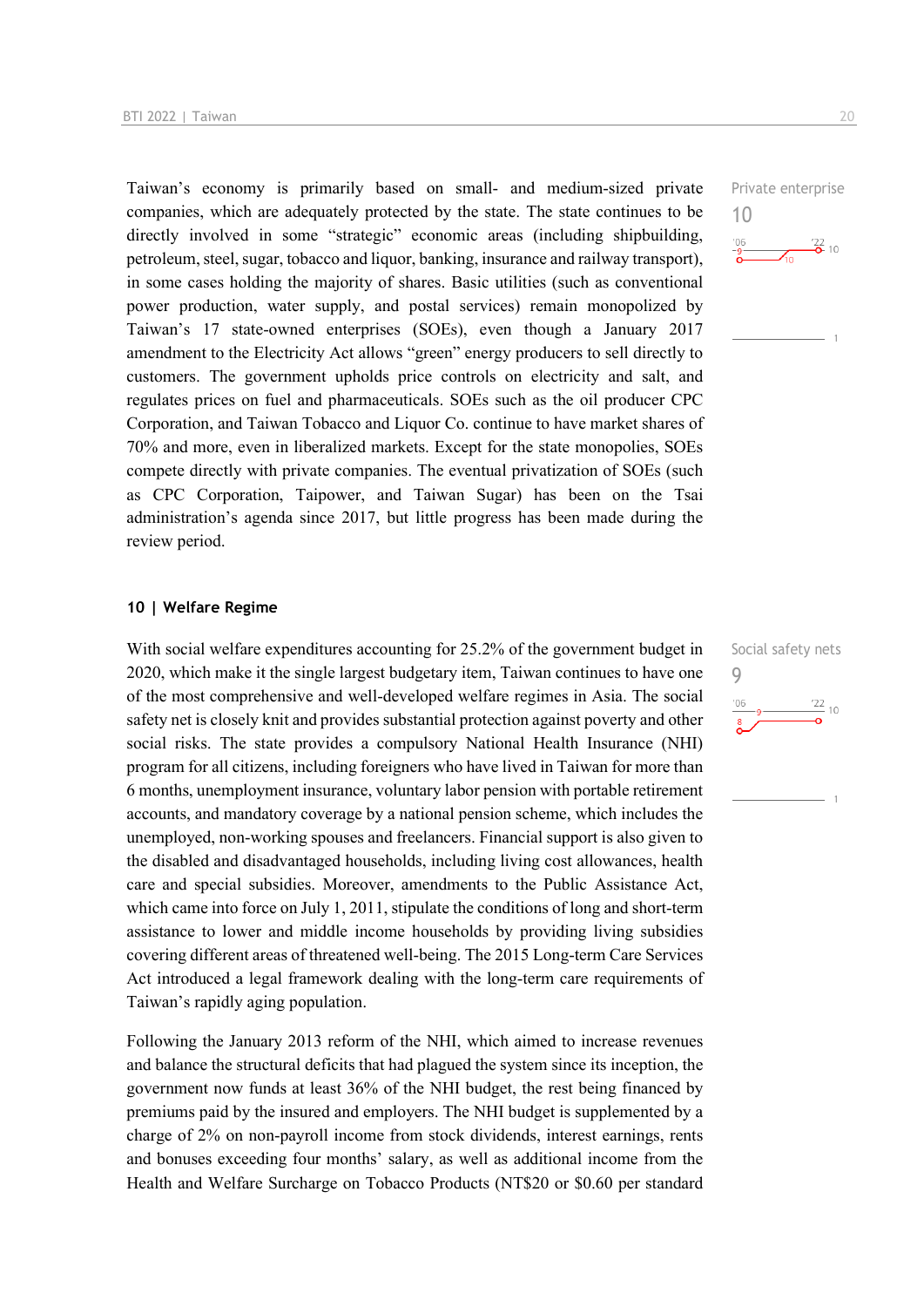pack of cigarettes), as well as proceeds from the national lottery. Military conscripts, prison inmates and low-income households do not need to pay; their premiums are fully paid by the government. Since 2017 NHI expenditures have been slightly larger than revenues, which has led to a slow decline in its still well-endowed and stable safety reserve fund. As such, the NHI was well equipped to handle the outbreak of the COVID-19 pandemic in early 2020.

The pension system for Taiwan's 450.000 retired public servants and military personnel has long been identified as a potential hot spot of the country's social safety net, with numerous pension sub-systems projected to run out of money within the next decade without adjustments. Despite the introduction of reforms in President Tsai's first term to consolidate these public pension systems, the financing of social safety nets is likely to become a problem in the future due to Taiwan's aging society. As part of the government's comprehensive COVID-19 response plan, the "COVID-19 Special Act" involved a range of measures to soften the economic and social impact of the pandemic on individuals. These include loan reliefs, employment assistance, tax reductions and cash subsidies to disadvantaged groups such as seniors, young people, and people with disabilities.

According to the constitution, all citizens are equal before the law "irrespective of sex, religion, race, class or party affiliation." Women's rights have been continuously strengthened in recent years, with a focus on preventing and legally condemning domestic violence and sexual assault, but also on protecting women's' labor rights. A cabinet-level Department of Gender Equality was formed in 2012. The Gender Equality in Employment Act, last amended in 2013, stipulates that the principle of equal pay for equal work must be respected, while adequate mechanisms to prevent sexual harassment are implemented in every workplace. Employees – both female and male – may apply for unpaid parental leave of up to two years in order to care for their children under the age of three. The act also ensures women the right to eight weeks of paid maternity leave.

According to the most recent 2021 "Gender at a Glance" report, which is based on 2019 data, Taiwan would have ranked first in Asia and sixth in the world according to the UN Gender Inequality Index (GII), with a calculated index value of 0.045 (a score of 1 meaning extreme gender inequality). This is mirrored in women's strong role in education and the economy. In 2014, female university students for the first time outnumbered their male counterparts, and in 2018, women accounted for 52.8% of college graduates. In 2018, the labor force participation rate for women aged 15 and over was 51.4%, compared to 67.3% for men. The gender pay gap has declined in comparison to the previous review period, with women earning on average 14.2% less than men (down from 16% in 2017). In regard to the Gender Gap Index (GGI), which measures gender gaps in economic participation, educational attainment, political representation, and health, Taiwan continues to make solid progress. On the 0 to 1 scale, with 1 marking the highest degree of equality, in 2019 Taiwan stood at 0.75, ranking it at 29 globally (up from 0.73 and 33 in 2017).

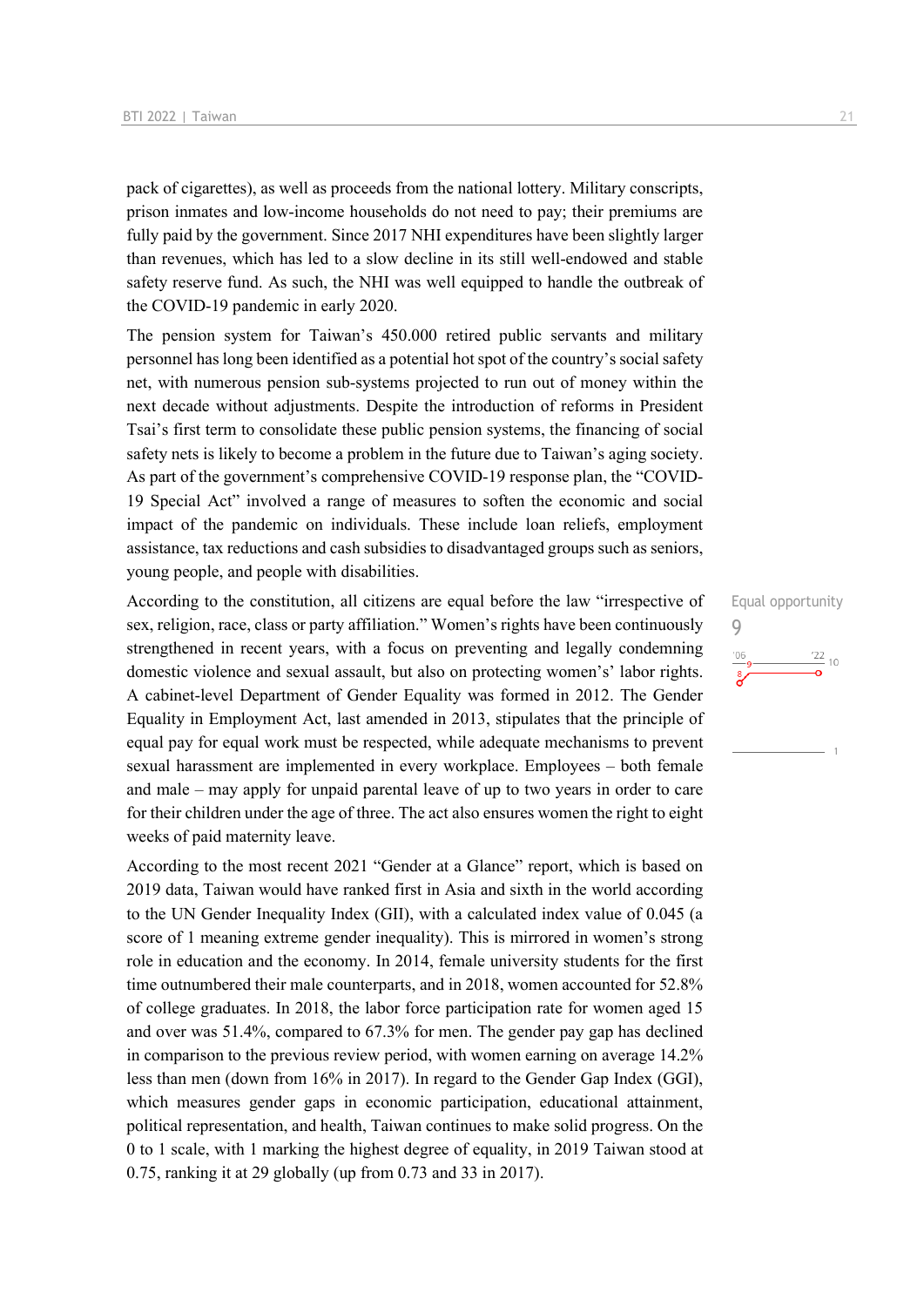The greatest problem concerning gender equality is related to deeply entrenched cultural traditions, which has had an impact on the legal system. There is, for example, much pressure on women to waive their inheritance rights in favor of their male relatives, as according to traditional practice, only men can pass down property and the family name.

Taiwan's indigenous peoples, who account for approximately 2% of the total population, have access to a number of social welfare programs based on specific laws to protect their rights. These include low-interest housing loans and rent subsidies, privileged access to senior high schools and universities, a 1% quota within the workforce at government agencies, public schools and state enterprises with 100 or more employees, and the protection of their language and culture. The social gap between these native groups and the Taiwanese Han-majority has narrowed over the years, but inequality still exists.

#### **11 | Economic Performance**

During the review period, Taiwan's highly developed economy has performed reasonably well, given the disruptions in the global and Mainland Chinese economies due to the COVID-19 pandemic: Taiwan's economy grew robustly by 3.0% in 2019 and is projected to have grown 2.5% in the pandemic year of 2020. Inflation levels and volatility have been low during the review period, with the consumer price index (CPI) at 0.56 % in 2019 and a slight deflation due to the COVID-19 pandemic of - 0.23% in 2020. After a slight 1.5% decline in 2019, exports saw a solid 4.9% growth in 2020. Imports remained relatively stable during the review period, rising by 0.3% in both 2019 and 2020. Throughout the review period, Taiwan recorded solid trade surpluses, with \$43.5 billion in 2019 and \$58.8 billion in 2020.

Thanks to Taiwan's successful handling of the COVID-19 pandemic, unemployment remained stable throughout the review period, with a labor force participation rate of 59.1% and unemployment rate of 3.68% in late 2020. Somewhat concerning is the relatively high share of young people among the unemployed, which has been stable for some years, with a jobless rate of around 12% among Taiwanese between the ages of 16 and 24 (2020).

Tax revenues totaled 12.7% of GDP in 2020. Despite declining from an all-time-high of \$83.1 billion in 2017, Taiwan's current account balance maintained a solid surplus of \$70.8 billion in 2018 and \$65.1 billion in 2019. Gross capital formation rose in the review period from 3.2% in 2018 to 10.2% in 2019 and a projected 3.8% in 2020.

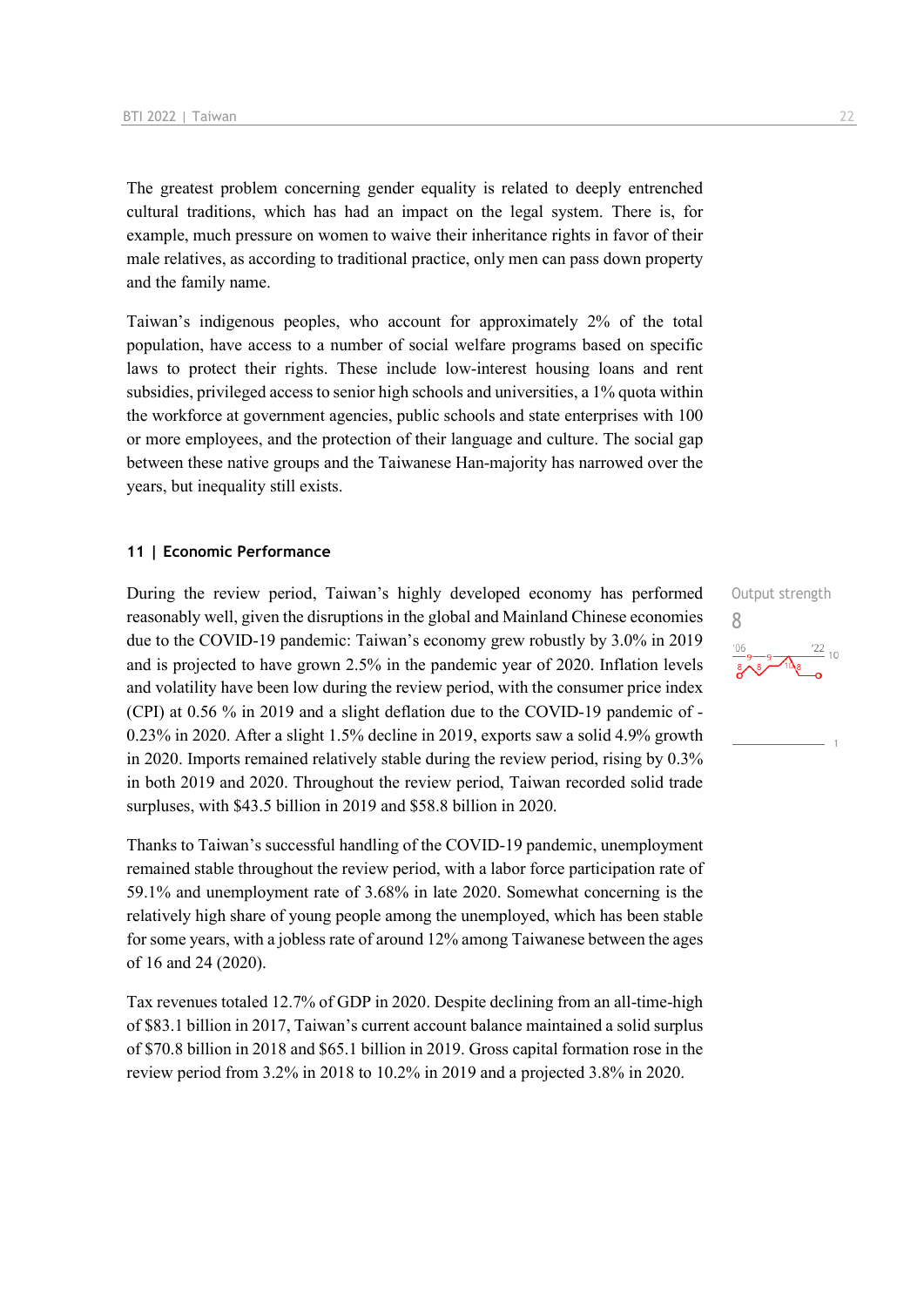#### **12 | Sustainability**

Environmental awareness has been on the rise in Taiwan since the 1980s, primarily because of a strong social movement that pushed the government to make environmental protection a major factor in economic policy planning. Today, environmental protection is institutionally integrated through the independent, cabinet level, Environmental Protection Administration (EPA), and at the subdivisional level within different government entities, resulting in systematic environmental policy planning and a decreasing externalization of costs over the years. Taiwan has a relatively sophisticated regulatory framework for environmental policy in place, and there is a broad consensus that economic development must be ecologically sustainable. In 2016, the Ministry of Economic Affairs (MOEA) launched the five-year Green Trade Action Plan to reduce the carbon footprint of trade in products and services and to support Taiwanese companies in meeting international environmental standards. As part of the government's Forward-looking Infrastructure Development Program, significant resources are allocated to expanding Taiwan's green energy production, improving water environments and expanding the country's railway system. In addition, the second Tsai administration has established a number of smaller targeted initiatives and programs to improve air quality and facilitate environment-friendly traffic, including the promotion of cycling and the development of "intelligent" transportation management.

Taiwan is heavily dependent on the importation of energy sources, with 97.9% of its total energy supply being imported in 2019. Energy is mainly generated from the burning of fossil fuels, with oil, coal and natural gas accounting for 91.7% of all energy supplies in 2019, which marks a slight decline from 93% in the last BTI report. The contribution of nuclear power and renewable sources to Taiwan's energy-mix has expanded marginally over the review period, contributing 6.3% percent and 2.0%, respectively. Consequently, greenhouse gas emissions pose the most serious long-term problem for Taiwan's environmental performance. The development of green technologies and mechanisms for raising energy efficiency has been an important objective of Taiwan's governments since 2010. The 2014 "National Green Energy and Low Carbon Master Plan" stipulates 10 individual measures, including an adequate regulatory framework, the lowering of the share of energy derived from fossil fuels, and environmental education and public instruction. In June 2015, the Greenhouse Gas Reduction and Management Act was passed by the Legislative Yuan, which set a target of reducing Taiwan's greenhouse gas emissions to less than half its 2005 level by 2050. However, throughout the review period, Taiwan has not made sufficient progress in decarbonizing its economy to meet the self-declared goal of following the Paris Climate Change Agreement. The reduction of CO2 emissions is complicated by the Tsai-government's decision to take off the grid Taiwan's three nuclear power plants by 2025, which has been a major goal of Taiwan's vocal environmentalist movement. The DPP government is determined to follow through

Environmental policy 8 $\frac{22}{10}$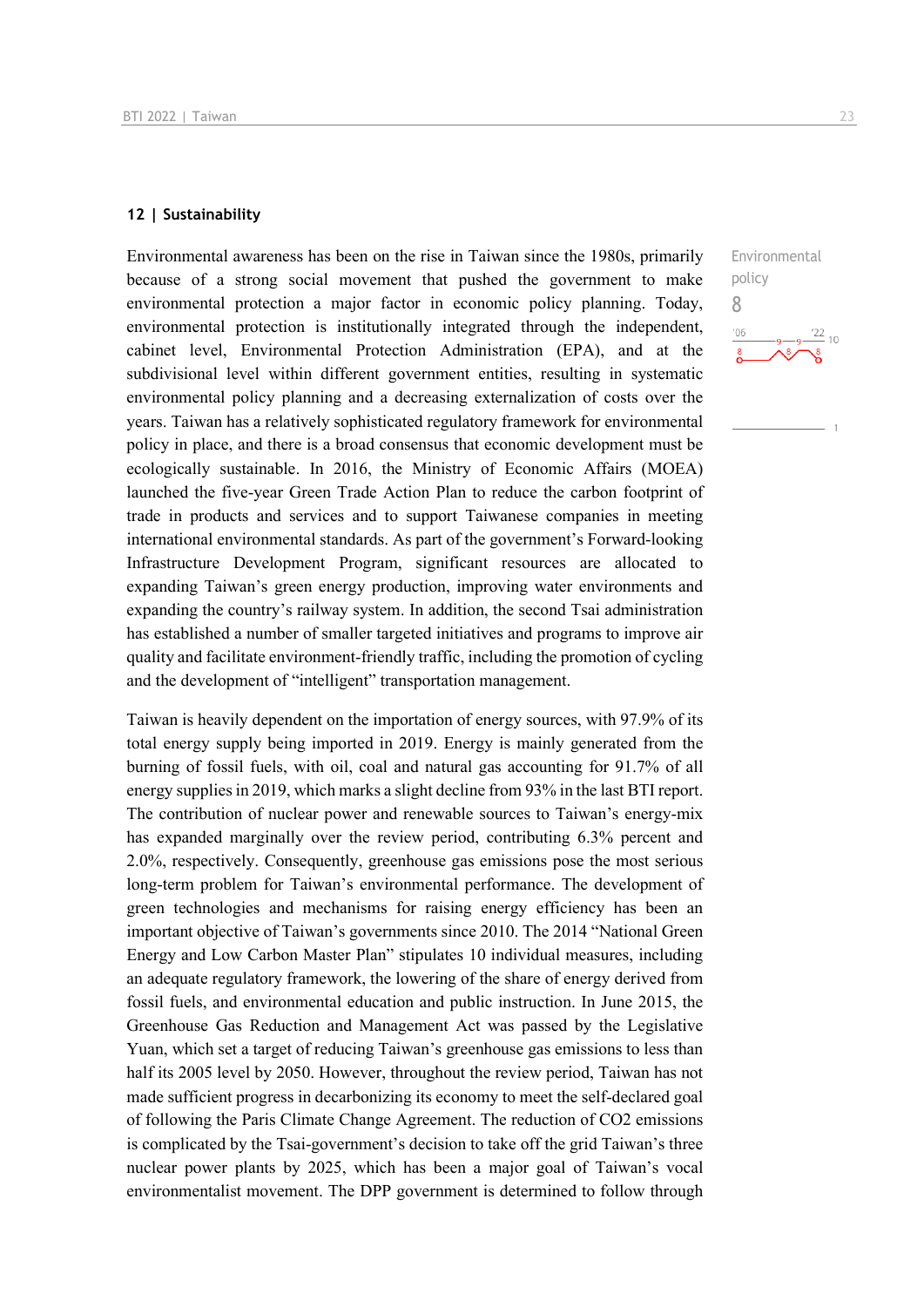on the phase out, despite a 2018 referendum vote against the end of nuclear power in Taiwan. To offset the reduction in power supply, the administration has proposed to expand Taiwan's coal-fired power plants, which triggered much protest by environmental groups. To date no solution has been found for securing Taiwan's power supply once it has phased out nuclear power production. Taiwan's ranking in the Environmental Performance Index declined from 23 in 2018 to 40. Yet, the decline in ranking was relative to the other countries in the ranking. It does not constitute an absolute decline in environmental policy. In fact, the country performs considerably better than most countries in the region, ranking fourth out of 25 in Pacific-Asia, and performs especially well in the areas of air quality, ecosystem vitality and energy conservation.

Taiwan has a very well-developed education system with high-quality secondary and post-secondary education as well as vocational training, reflecting the importance given to education in a society still heavily imbued with Confucian values. In 2019, Taiwan reported a literacy rate of 99%. Gross enrollment rates stood at 94.2% for all levels of education and 85.2% for tertiary education, which is very high compared to international figures. Since 2014, tuition-free education has been extended from 9 to 12 years, with the first nine years being compulsory (six years of elementary school and three years of junior high school). As of 2019, almost all junior high school graduates continued on to further studies, including academic senior high school or vocational training in technical high schools, and 35.4% of Taiwan's population aged 15 and above had a college or university degree. Overall, this ranks Taiwan as 23 worldwide in skill development according to the 2019 World Economic Forum's Global Competitiveness Report.

Education policy is aimed at maintaining and improving Taiwan's educational standards: in April 2017, the training and qualification requirements for preschool educators were formalized. School curricula undergo continuous reform to maintain the education system in line with international developments, even though it is very hard for Taiwan to do away with the tradition of rote learning at the primary and secondary level. On the other hand, Taiwanese pupils are regularly among the world's best performers in international comparative tests. According to the most recent PISA test, published in 2019, Taiwan's 15-year-old students ranked 8 overall, 5 in mathematics and 10 in science.

Total expenditures for education stood at 4.8% of GDP in 2019, which is not particularly high in international comparison, given the fact that Taiwan is an industrialized nation in which a good education is of pre-eminent significance. However, with 20.2% of all government expenditures in 2019, education is the second largest item on Taiwan's government budget.

R&D is a major concern for Taiwan's natural resource-poor economy and has long been a policy priority. In 2014, the former National Science Council was upgraded to the Ministry of Science and Technology (MOST). The Taiwanese government Education policy / R&D 10 $^{106}_{-0}$  $\frac{22}{2}$  10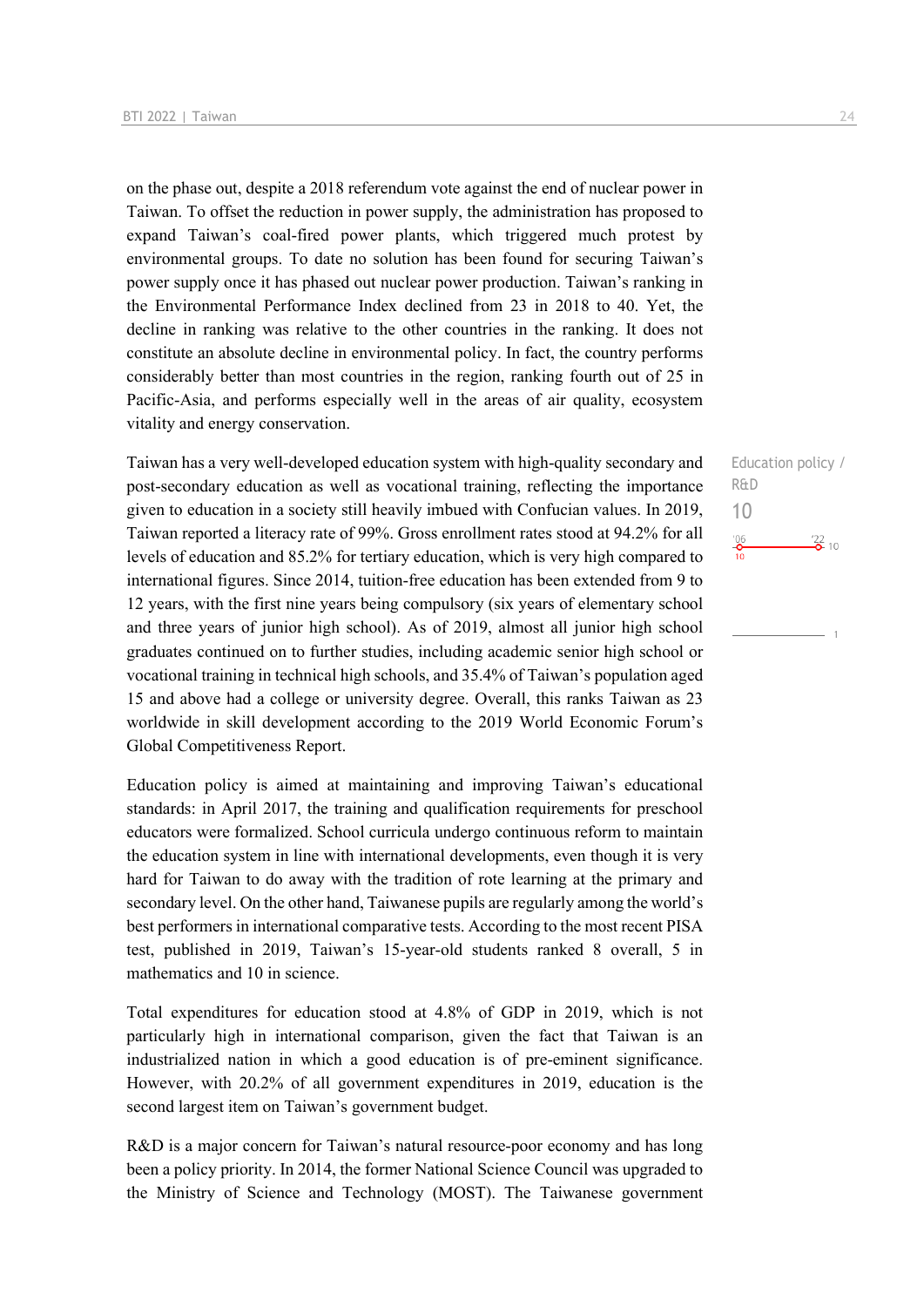manages 13 science parks spread out all over the island, which offer infrastructural hardware and services to high-tech firms. It focuses its resources on the development of cutting-edge technologies like nanoscience and nanotechnology, intelligent electronics, cloud computing, genomic medicine and biotechnology. The government's Forward-looking Infrastructure Development Program Next includes significant investments in Taiwan's digital infrastructure and human capital. In addition, the second Tsai administration launched a number of smaller targeted initiatives to improve Taiwan's R&D environment, including a plan to cultivate local and recruit international talent, an innovation scheme to expand the country's biomedical industry, an emerging industries R&D program, and measures to facilitate the adoption of AI in Taiwan's industry.

R&D spending is very high in comparison to international standards, with overall expenditures at 3.36 % of GDP in 2018, of which 18.8% of R&D expenditures were funded by the government and 80.3% by private investment. In the 2019 World Economic Forum's Global Competitiveness Report of 140 countries, Taiwan is ranked fifth in overall R&D expenditures, and third in patent applications, leaving the country ranked seventh in the research and development category.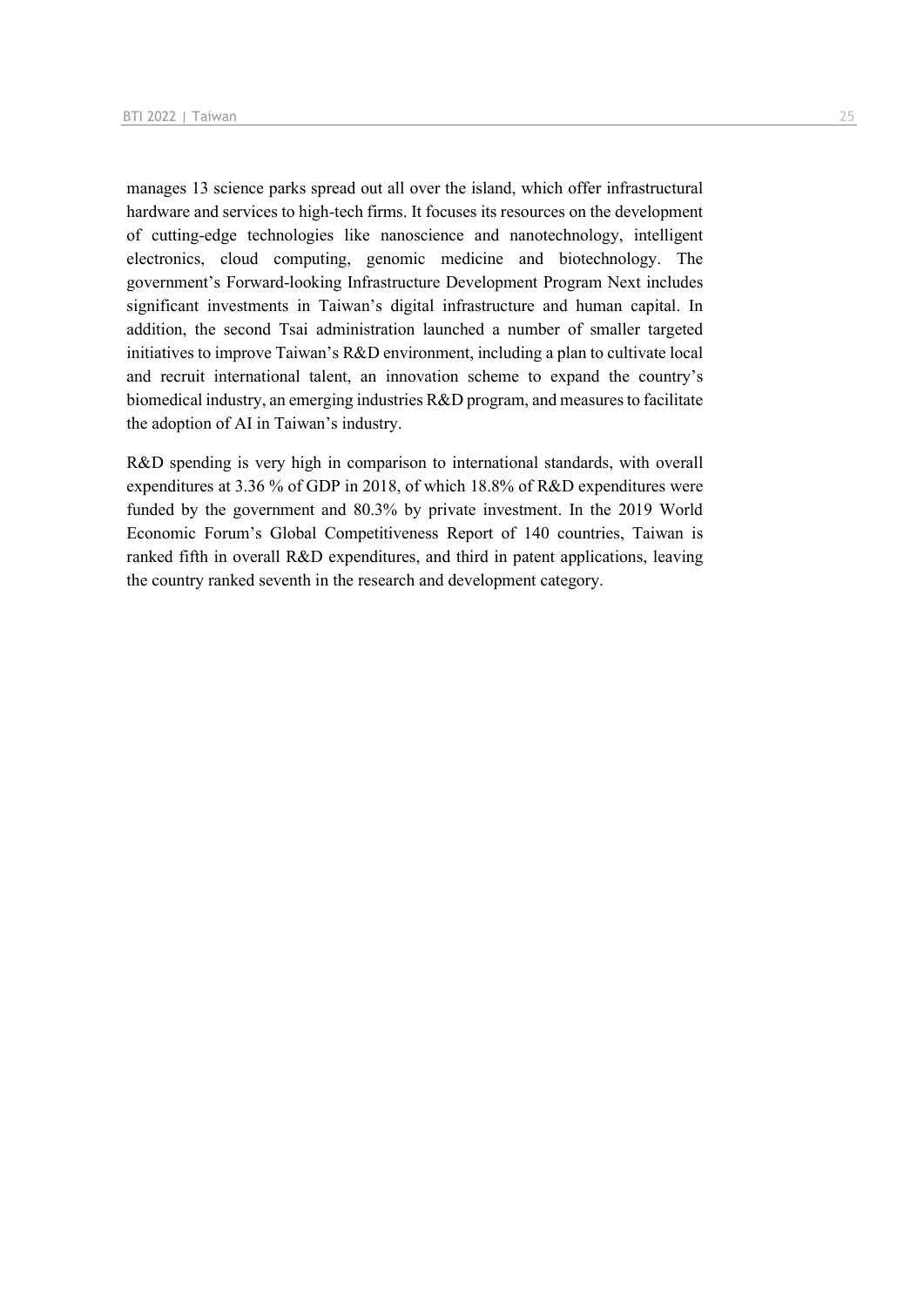## Governance

## I. Level of Difficulty

Taiwan experiences few structural constraints on governance thanks to its high level of socioeconomic development; its sound market economy and good economic performance; a well-developed education system and research environment; a wellqualified labor force; a capable bureaucratic apparatus; relatively low social disparities in terms of income and status; a lack of serious ethnoreligious conflicts; and an unchallenged state monopoly on the use of force. Social movements and social interest organizations of all types are firmly embedded within society and play an essential part in the daily exercise of democracy.

However, Taiwan is a small island country, roughly two-third of its landmass is mountainous, and the country is handicapped by a high exposure to natural calamities, as typhoons and earthquakes hit the island every year and tax the government's administrative capabilities and financial resources. Moreover, Taiwan is almost completely dependent on energy imports, which leaves it vulnerable to external shocks. An increasingly pressing problem is Taiwan's aging population. For a long time now, Taiwan has had one of the lowest birth rates across the globe, and 2020 marked the first year in Taiwan's history that its total population saw a net decline. Even though almost one-fifth of Taiwan's population is aged 65 or above, Taiwan has mastered the COVID-19 pandemic very well, with fewer than 900 confirmed cases and seven deaths as of January 2021. Taiwan's main structural constraint is its diplomatic isolation and China's de facto veto power concerning its participation in the international community as a sovereign state, which significantly impedes its self-determined management of international relations. During the review period, China further ramped up its pressure, limiting Taiwan's political and economic maneuvering space.

Taiwan's civic engagement has strengthened continuously since the end of the authoritarian era in the mid-1980s, when social movements played a major role in the transition to democracy and then contributed substantially to democratic consolidation. Today, Taiwan has one of the most vibrant civil societies in Asia, characterized by numerous NGOs engaged in a vast range of public activity. Ideological polarization and division concerning issues of national identity and Taiwan's relationship to China still play a role and at times impact negatively on the state–society relationship. However, the "Sunflower" movement of 2014 not only gave Taiwan's civil society a new push and political relevance, but also proved the

**Structural** constraints 2  $106$  $\frac{22}{10}$ 

-o



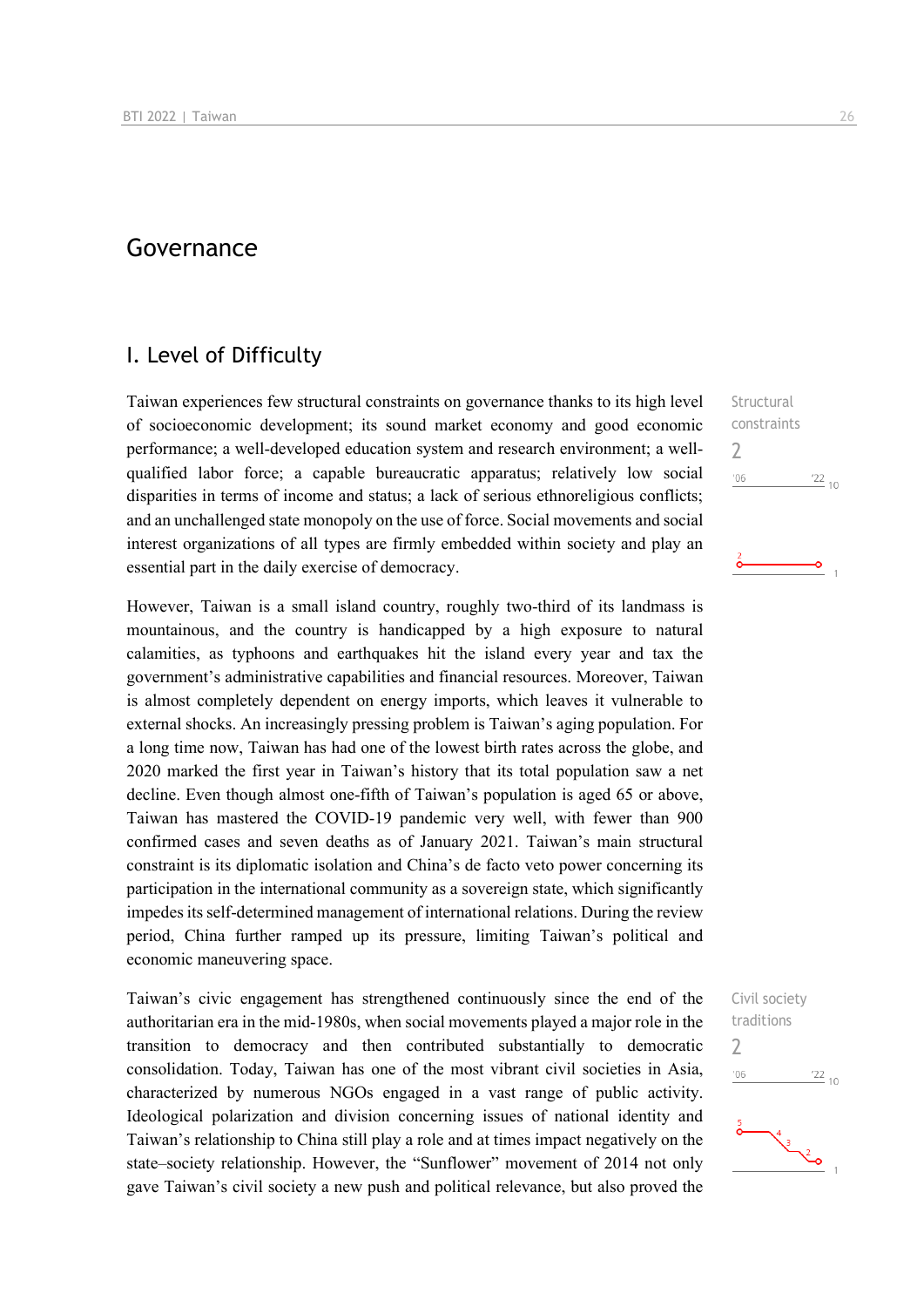political system's ability and flexibility to react to articulated grievances and channel them through political competition in the party landscape in the form of the emergence of the New Power Party as a self-declared alternative "third force" next to the two main party camps.

There is no politically motivated violence in Taiwan. The old conflict between mainlanders and native Taiwanese has evolved into a cleavage within society concerning Taiwan's future political relationship with China and the most sensible approach to secure the nation's sovereignty, long-term security and prosperity. However, the ideological confrontation between those leaning toward Taiwanese de jure independence and those favoring reconciliation with China (while maintaining Taiwan's sovereignty and de facto independence) continues to dominate the political arena and has contributed to highly contentious inter- and intraparty competition and zero-sum politics. In addition, this divide has provided a fulcrum for China's divideand-rule strategies that aim to weaken political cohesion and set political parties against each other.

## II. Governance Performance

#### **14 | Steering Capability**

In general, Taiwan's government sets strategic priorities and only rarely postpones them in favor of short-term political benefits. Moreover, no political actor in Taiwan departs from the basic priorities of maintaining and further developing the already high normative standards of Taiwan's market-based democracy achieved in the preceding decades.

In practice, however, the government's ability to implement carefully set strategic priorities has been limited due to China's de facto veto power over Taiwan's foreign policy ambitions, and the considerable polarization in Taiwan's public sphere concerning the best approach to deal with Beijing's direct and indirect political and economic influence. The latter issue continues to dominate the substantive differences between the two party camps, leading to fierce zero-sum political competition. Given Taiwan's system of government, this can lead to deadlock in times of divided government. When the president has a robust parliamentary majority, political prioritization and wide-ranging reforms are much easier. This was the case during the review period in which the Tsai Ing-wen government could rely on its majority in the legislature.

Under excellent conditions for coherent policies and strategic prioritization after her re-election in 2020, Tsai Ing-wen and her administration was able to set and quickly

## Score Prioritization

**Ouestion** 







 $\frac{3}{2}$   $\frac{3}{2}$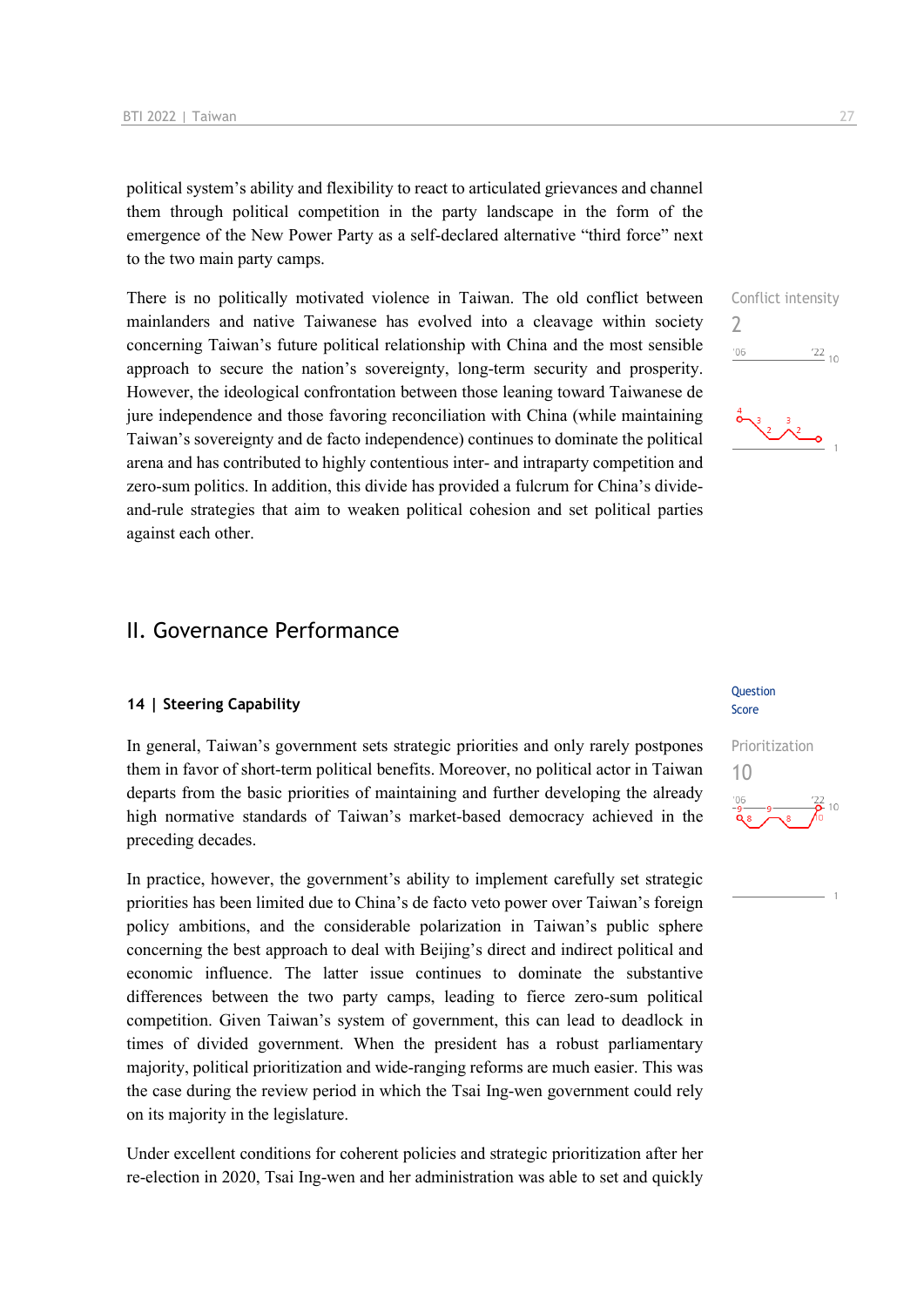adapt policy priorities, which included an effective, coordinated and comprehensive state response to the COVID-19 pandemic. The pandemic itself did not have a negative impact on agenda-setting and policy-prioritization, besides the necessity to focus much political capital on the response. Given the country's relatively swift success in controlling the pandemic and minimizing its economic and social fallout, the government was quickly able to move out of a crisis-mode of decision-making.

As Taiwan's market economy and democratic order are already well developed, any assessment concerning the implementation efficiency of the government's priority policies starts from an advanced vantage point. Moreover, the day-to-day implementation of political decisions by Taiwan's differentiated and professional administration works well, and there have been no cases of serious administrative obstruction or bureaucratic foot-dragging.

Throughout the review period, conditions for effective and efficient implementation have been excellent, with the DPP controlling the presidency and parliament. When confronted by the COVID-19 pandemic, the government was able to quickly implement effective measures to contain the disease and cushion the pandemic's socioeconomic fallout. A three-pronged strategy combined strict disease containment (border control and travel bans, quarantine regulations and contact tracing, and extensive use of masks and testing), economic relief (subsidies and tax reductions for struggling businesses, support for underprivileged citizens, and a range of stimulus activities), and support to international partners in their response to the pandemic. Not least due to the rapid and effective Taiwanese state reaction, the pandemic did not have a significant negative impact on the implementation of major government policies in the country.

Political learning in Taiwan tends to occur in economic and social policymaking, thanks to the leadership's generally close-knit relations with well-established social organizations and interest groups who keep it informed of the need for policy adjustments and new initiatives. Taiwan has a widely stretched system of special committees equipped with scholars and bureaucrats who are affiliated with or attached to government ministries and commissions in order to evaluate policies and give advice on identified shortcomings and necessary corrections.

The DPP and President Tsai Ing-wen reformulated their stance on cross-Strait policy prior to the 2015/16 elections and President Tsai Ing-wen tried to steer a middle road for much of her first term in office. However, the review period saw a determined government stance for Taiwanese self-determination and democracy, in reaction to increased pressure from Mainland China and the spring/summer 2019 crisis in Hong Kong.

The Taiwanese government's response to the COVID-19 pandemic, which is considered one of the most successful in the world, is a direct result of political and administrative learning from the 2002/03 SARS pandemic, which had highlighted the Implementation



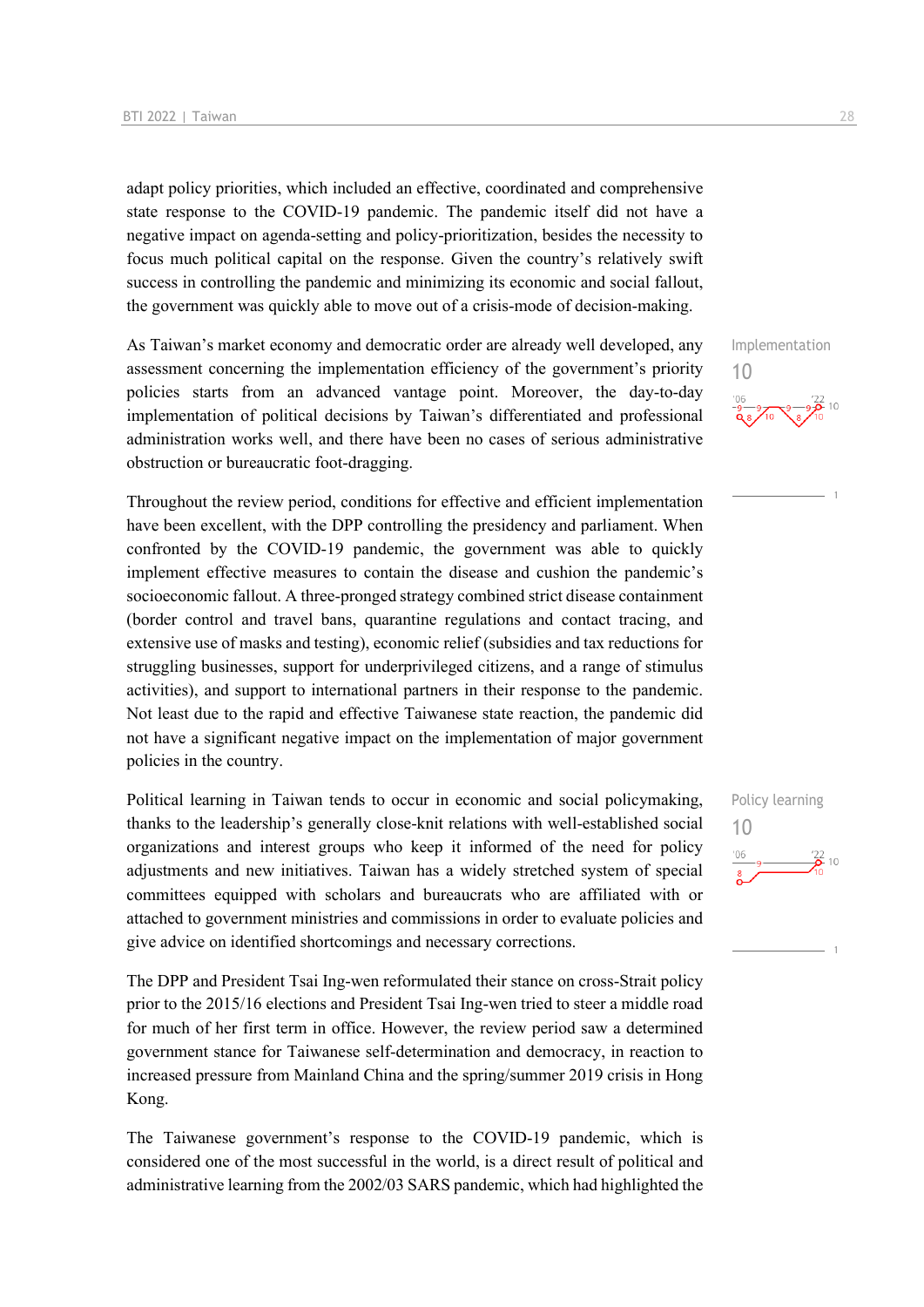weaknesses of Taiwan's disease control system. Effective learning and adaptation also took place during the 2020 pandemic, with the government updating its various relief and support programs to further improve the effectiveness of its diseasecontainment measures and cushion the socioeconomic impact of the pandemic.

#### **15 | Resource Efficiency**

Taiwan has a long history of efficient bureaucratic policymaking, which earned it the label of a successful development state. Against this background, and compared to most countries in Asia, the Taiwanese government makes efficient use of available economic and human resources to pursue its policies.

While the top positions in Taiwan's government and administrative bodies are filled with political appointees who may or may not be experts in their area of responsibility, the rank-and-file is recruited according to established rules and qualification levels. As a special constitutional organ, the Examination Yuan is responsible for the education, recruitment and evaluation of the country's public officials. Petty corruption is uncommon and high-profile cases of corruption in Taiwan's bureaucratic apparatus are rare and usually involve politically nominated public officials, not professional civil servants.

Taiwan's public sector makes efficient use of taxpayer's money. Representing 15.4% of GDP in 2019, government consumption is relatively small compared to other highly developed countries, and state budgets tend to be balanced, with a manageable total state debt of 31.2% of GDP in December 2020, well below the 40.6% debt ceiling mandated by the Public Debt Act. Effective auditing is ensured by the Ministry of Audit under the Control Yuan, an independent policy body headed by an auditor-general nominated by the president and appointed by the Legislative Yuan. Budget planning and implementation is transparent, and both the individual ministries, as well as the cabinet-level Directorate General of Budget, Accounting and Statistics (DGBAS), publish a wide range of data on expenditures and programs.

Taiwan's resource efficiency is reflected in its good showing in a number of international indexes. For instance, it ranked 12th out of 141 in the 2019 Global Competitiveness Index, which includes, among indicators, government efficiency.

As part of the government's response to the COVID-19 pandemic, the legislature approved a special budget to finance a number of industrial relief and economic stimulus measures, which had been expanded twice by August 2020. All these allocation decisions and their implementation occur in alignment with the "COVID-19 Special Act," which is subject to parliamentary and judicial oversight.

Efficient use of assets 9 $\frac{22}{10}$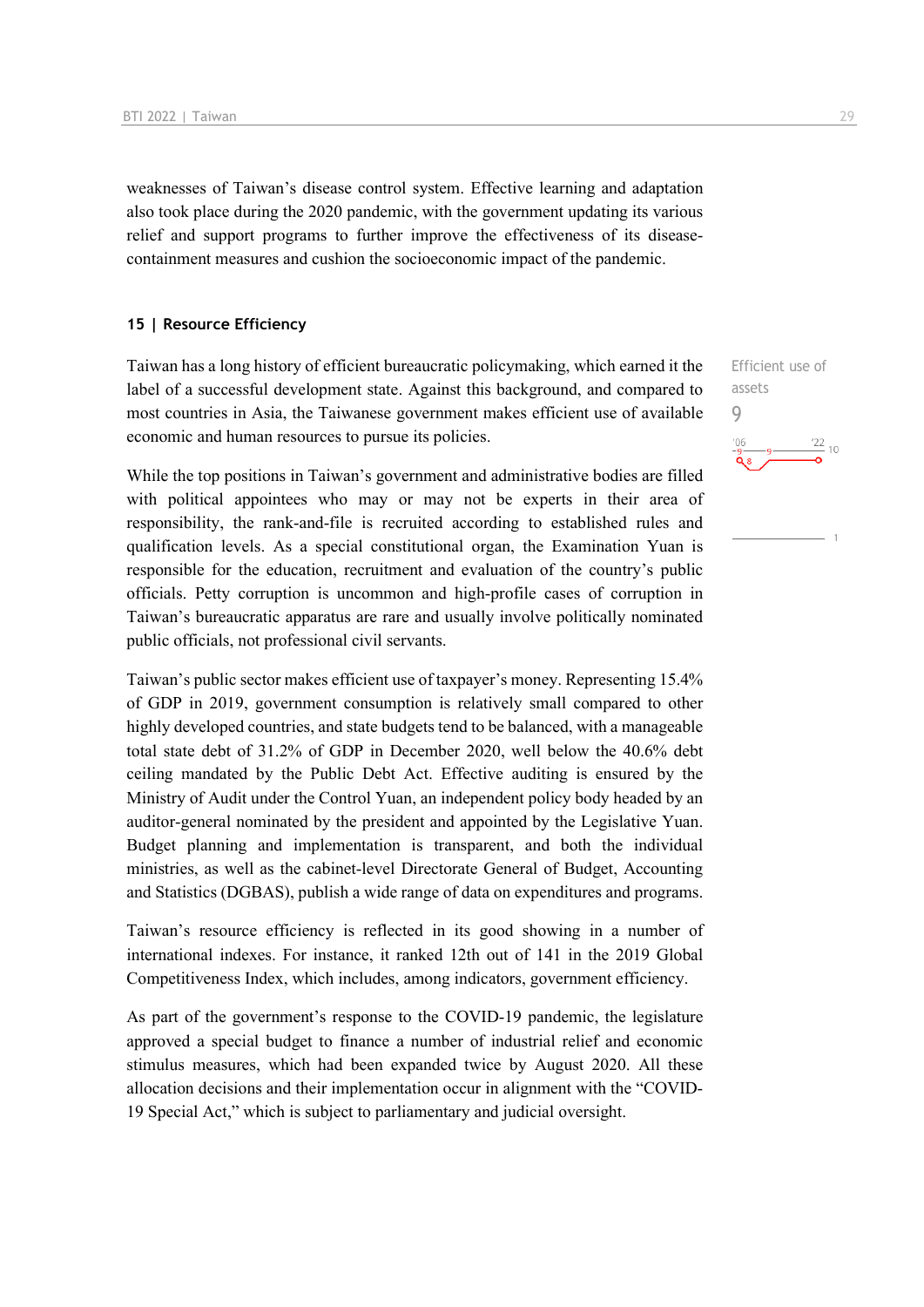Traditionally, Taiwan's political system has been shaped by both personal ties and bureaucratic networks stretching across all government tiers, which ensures effective policy coordination and coherent policies. It is strongly influenced by the president, who not only determines the foreign and China policy agenda but is also expected to resolve conflicting policies and competing interests within the government apparatus. Since the president nominates the prime minister without parliamentary consent, there is usually a high degree of like-mindedness between the presidential and prime ministerial offices.

Structurally, Taiwan's semi-presidential system of government is best prepared for policy coordination when the president and the parliamentary majority are controlled by the same party but weakens the likelihood of coordination in times of divided government. With the DPP controlling both the presidency and a majority in the Legislative Yuan throughout the review period, political coordination has been rather smooth during the review period and the government has been able to pursue its political aims and realize its campaign promises. Consequently, Taiwan's response to the COVID-19 pandemic has been exceptionally well coordinated, swift and effective.

Taiwan possesses a well-developed framework of strict and stringently enforced anticorruption regulations that target bribery of civil servants and public officials, and commercial corruption between private enterprises.

The legal framework for combating corruption is based on the Criminal Code and a number of "sunshine bills" that have been passed since the early 1990s, including the Anti-Corruption Act, which was last amended in June 2016. Political corruption is targeted by the Public Functionary Assets Disclosure Act of 1993, which requires the declaration of all income and assets by high-ranking officials and elected representatives. The 2004 Political Contribution Act limits political donations and makes campaign financing more transparent. A lobbying act implemented in August 2008 requires lobbyists to register their activities and local government officials and elected representatives to inform their responsible agencies of their communication with lobbyists. The 2011 Anti-Corruption Informant Rewards and Protection Regulation put in place a framework to protect whistle-blowers reporting corruption and defines rewards for informing the authorities of corruption cases.

A Special Investigation Division, under the Supreme Court Prosecutors Office, investigates corruption issues involving the president and other high-ranking government officials, including general-ranked military officials, as well as corruption in elections. Building on the example of Hong Kong and Singapore, Taiwan established an Agency Against Corruption (AAC) in July 2011 under the Ministry of Justice to make the prevention, investigation and prosecution of corruption more effective. The AAC prosecuted 279 cases of public corruption involving 805 individuals in 2019. The Control Yuan, a specific constitutional body that supervises government and public officials, partakes in the effort to curb political

Policy coordination 8  $\frac{22}{10}$ 

Anti-corruption policy 9 $\frac{22}{10}$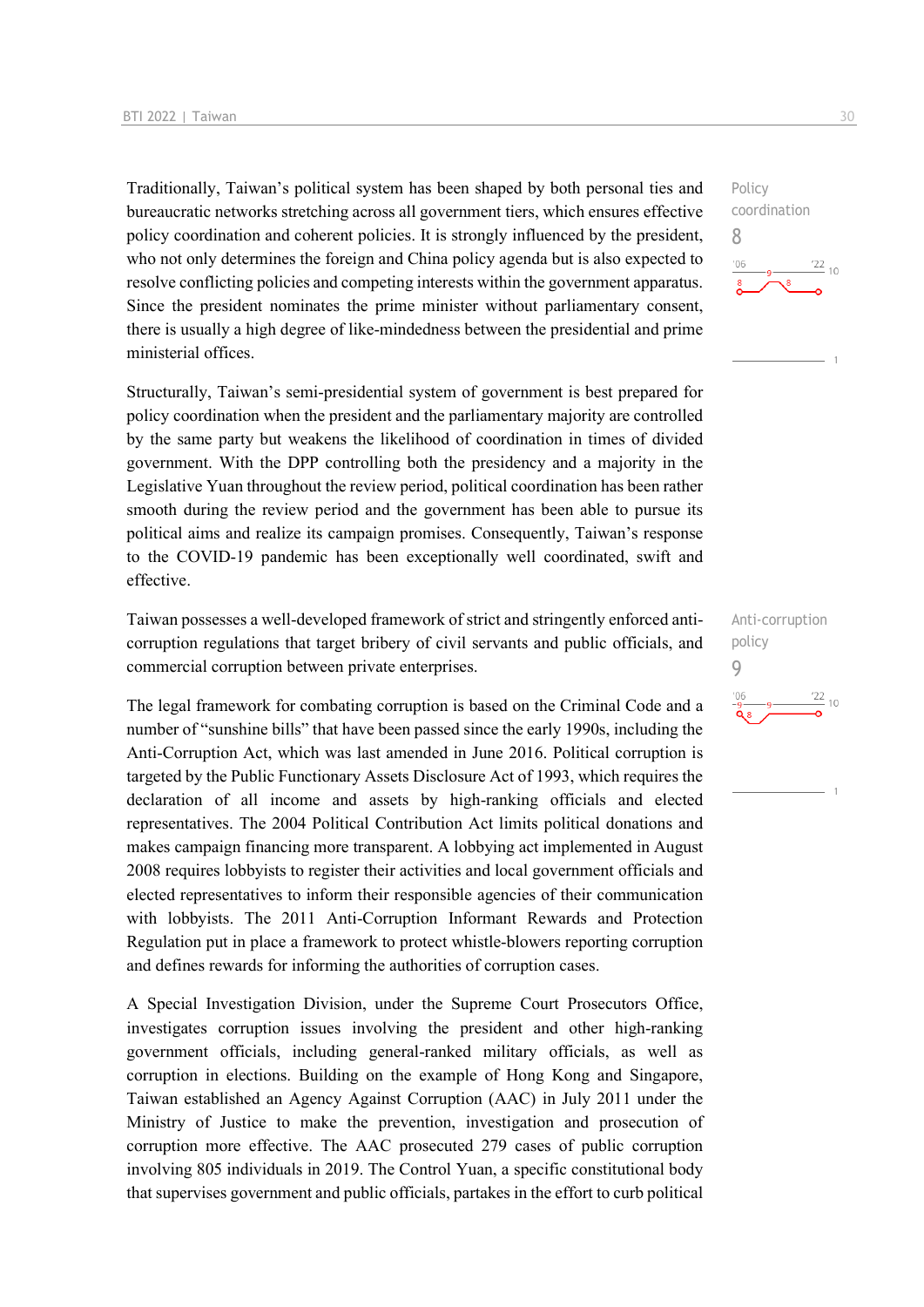corruption. Its Ministry of Audit is responsible for ensuring that public resources are spent efficiently. Taiwan's media and public are very sensitive to political corruption and regularly play a role in exposing officeholders who have been charged with misbehavior.

Small-scale bribes to speed up administrative procedures and local vote-buying remain a problem in Taiwan but are considered an inherent part of local political culture rather than corruption. Small numbers of individual cases of vote-buying are reported in all elections, but offenders are prosecuted and there is a constant tension between the legal struggle against this practice on the one hand and its perceived inevitability as a social institution on the other. However, large-scale political corruption is not absent in Taiwan, as shown by a high-profile case in July 2020, in which six current and former legislators from across the political spectrum were detained and investigated for being involved in a \$1.3 million bribery case connected to the 2017 revision of the Company Act.

Compared to political corruption, commercial corruption is less stringently regulated. Big business and politics remain closely intertwined, and especially in public procurement, bribery of government officials and diversion of public money to private companies is reported. In recent years, Chinese government organizations have been accused of funding Taiwanese candidates opposing Tsai and the DPP through Taiwanese businesses operating on the Mainland. Despite repeated calls for the Legislative Yuan to pass the Commercial Anti-Bribery Act to address bribery in the private sector, no progress has been made during the review period.

#### **16 | Consensus-Building**

All major political actors firmly agree on maintaining and strengthening Taiwan's market-based democracy. The existing strong and partly ideological differences between the two main political camps concerning the proper approach toward the People's Republic of China and the independence-unification question, does not undermine the overall firm consensus among the elites and the public on Taiwan's identity as a democratic state with a market economy.

See above.

There are no anti-democratic veto actors in Taiwan. There are no anti-democratic



actors 10 $\frac{106}{2}$  $\frac{22}{2}$  10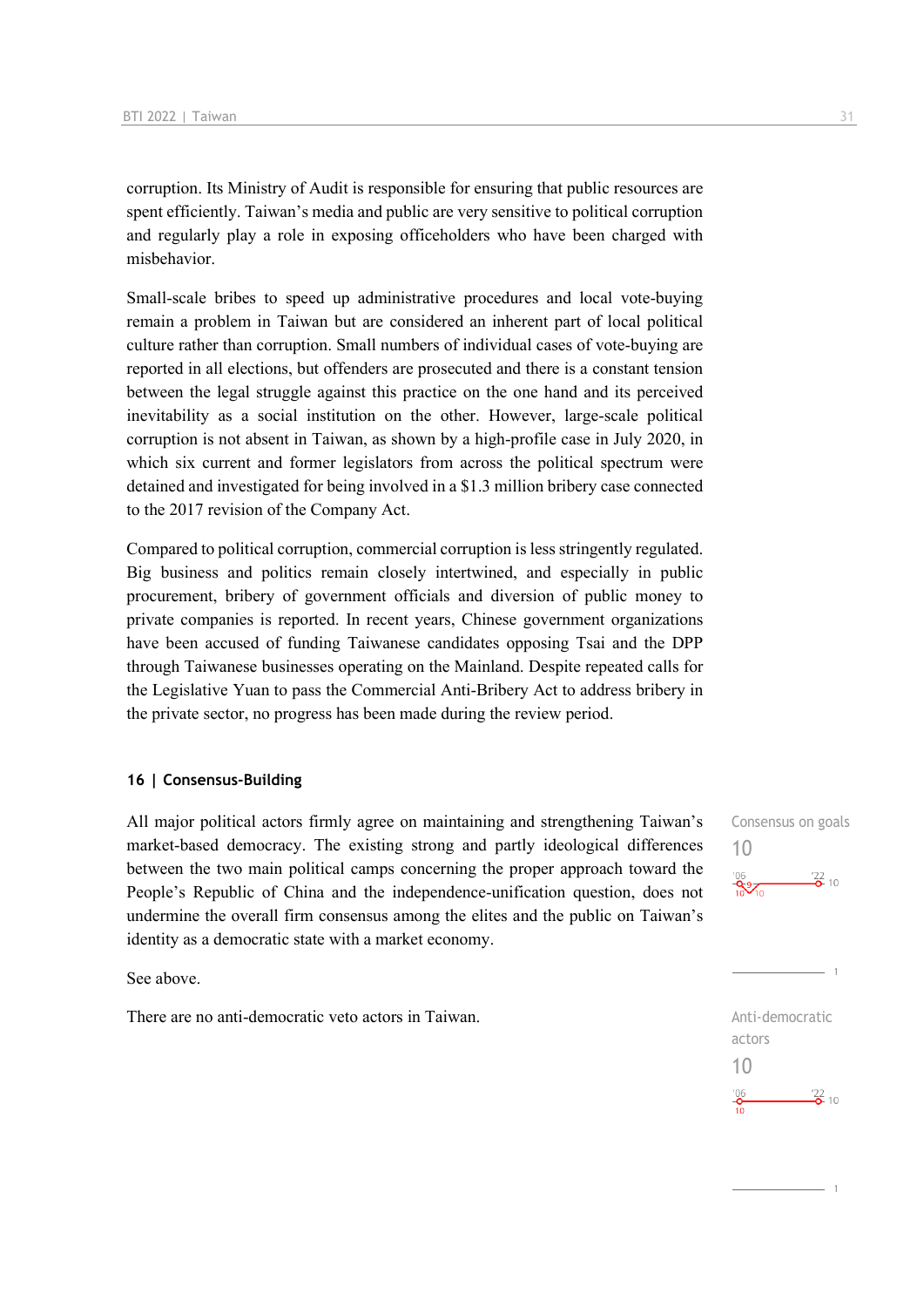The overall fierce and zero-sum tendencies of political competition in Taiwan lead to polarized discourses on many political issues. Examples from the review period include the exceptionally good relations of the Tsai government with the Trump administration in the United States, which were criticized by the KMT as politically imprudent cozying-up; and the highly politicized struggle in 2020 over relaxed import regulations for U.S. pork treated with the leanness-enhancing feed-additive Ractopamine.

However, the most serious substantive domestic cleavage remains cross-Strait relations, which constitutes the lens through which almost all other policy issues are interpreted. The ideological conflict between advocates of Taiwanese independence and a political arrangement with China has increasingly turned into a conflict on the scope, context and strategic timing of pragmatic cross-Strait policies and economic integration.

This conflict has remained fierce and was the dominant issue prior to the January 2020 general elections, when KMT presidential candidate Han Kuo-yu ran on a platform of, inter alia, "loving Chinese culture" and seeking a more conciliatory approach toward China. Political conflict over cross-Strait relations took a somewhat muted tone after the disastrous defeat of Han and the KMT in the 2020 general elections, the impression of increased Chinese diplomatic and military pressure after Tsai's electoral victory, and the emergence of the COVID-19 pandemic. However, this conflict is far from solved and the KMT might refurbish its China policy to attack the DPP once the dust of the pandemic settles.

Generally speaking, civil society in Taiwan has meaningful access to political decision-making and is considered an important contributor to the formulation, implementation and evaluation of policies. Both the DPP and KMT have close ties with and in general welcome the contribution of civil society groups to the political process.

Moreover, the political system is sufficiently open to allow the direct political participation of civil society through the creation of new parties such as those that have formed out of the activist groups of the 2014 "Sunflower" protest movement, most notably the New Power Party (NPP), which won 5 out of 113 parliamentary seats in the 2016 parliamentary elections and one seat in 2020.

The government sponsors regular meetings with civil society leaders and invites them to national conferences on particular problems regarding economic and social development, environmental protection and educational reform. The Ministry of Justice has a long tradition of cooperating closely with civil society organizations. Civil society organizations formed a crucial part of the National Congress on Judicial Reform, which prepared legislation enacted in July 2020 that instituted the participation of lay judges in criminal trials. At the same time, ideological polarization continues to divide many movements and groups, thus making it difficult

Cleavage / conflict management 8  $106$  $\frac{22}{10}$ 

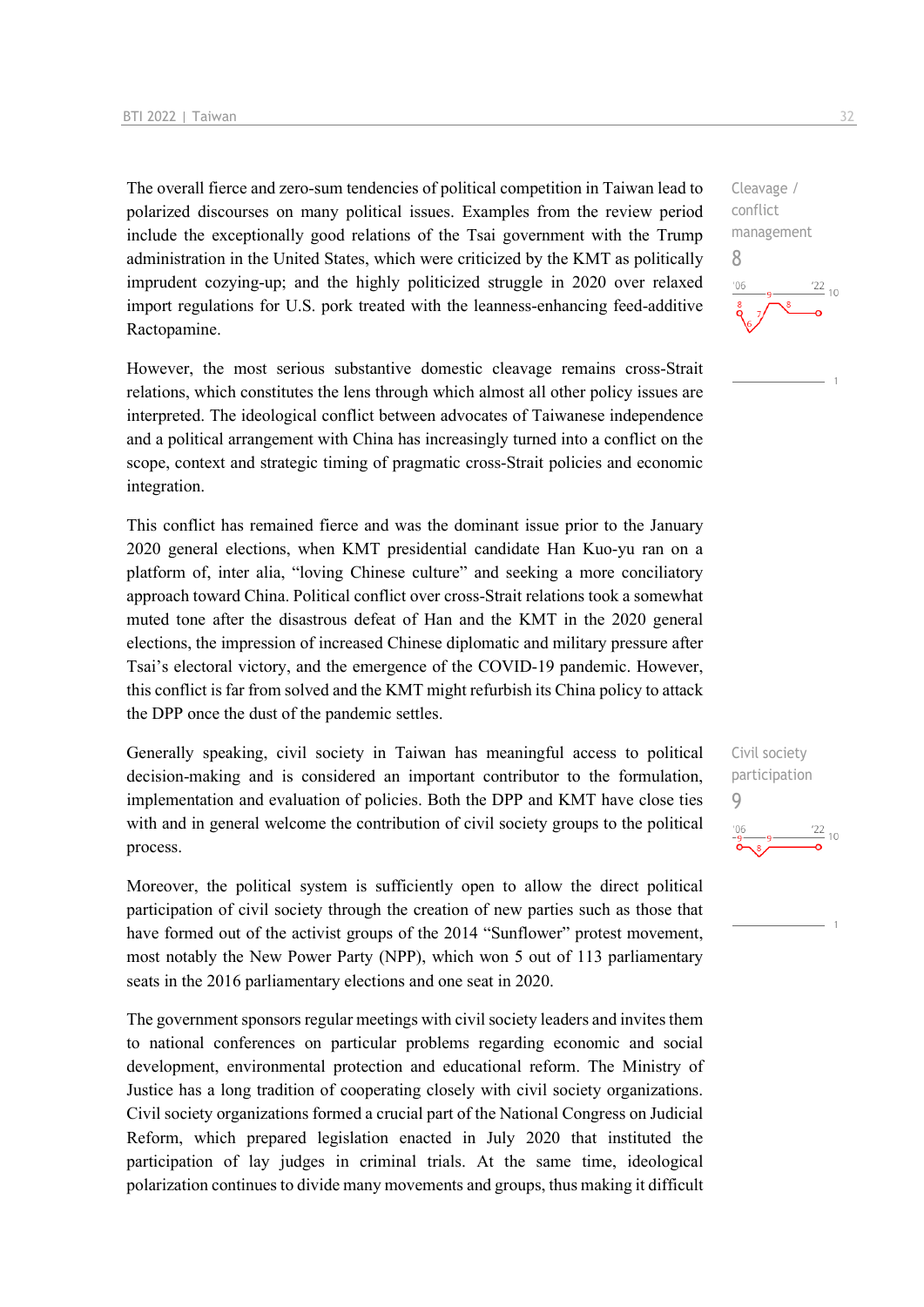for them to speak to politicians from rival camps. Consequently, civil society participation is still conditioned by who is governing, though it is institutionalized at a high level.

Observing the government's COVID-19 pandemic response, some critics have expressed concerns toward the concentration of power in the hands of the Center Epidemic Command Center and the limited leeway of citizens to challenge the government's anti-pandemic measures in the courts. Overall, however, the COVID-19 pandemic has not had a significant negative impact on civil society participation, and the government's anti-pandemic strategy enjoys overwhelming support from broad segments of Taiwanese society.

The conflict between Mainlanders and Taiwanese (culminating in the "2-28-incident" of February 28, 1947, when troops brutally suppressed a popular anti-government uprising) and the crimes of the KMT regime during the "White Terror" era in the 1950s and 1960s were addressed during the 1990s and 2000s. Nonetheless, supported by academics and civil society activists, reconciliation and transitional justice remains on the agenda for the DPP. Most institutional steps toward transitional justice, for instance, the passing of several legal acts promoting investigations into the authoritarian era, as well as the establishment in 2017 of a cabinet-level Transitional Justice Commission (TJC), had already been taken early in President Tsai's first term in office. The TJC was rocked by scandals in the first year of its existence. During the review period it has helped those who were victimized during the "White Terror" to tell their stories, exonerated them of their politically-motivated convictions, and helped them gain compensation from the government.

In addition, the TJC continues to investigate the history of state institutions under the authoritarian regime, as exemplified by a study, released in October 2020, on the role of KMT-control over the judiciary under martial law. In light of Taiwan's highly polarized political competition, these measures continue to be criticized by the opposition as a DPP-ploy to weaken the KMT. The former authoritarian party, however, remains reluctant to openly deal with the dark side of its authoritarian past, especially with respect to its huge party assets accumulated during the martial law period. The DPP government also faces pressure from groups representing Taiwanese aborigines, who contend that their demands for adequate reparations for historical injustices, especially the loss of land, have thus far not been sufficiently addressed.

Reconciliation 8 $\frac{22}{10}$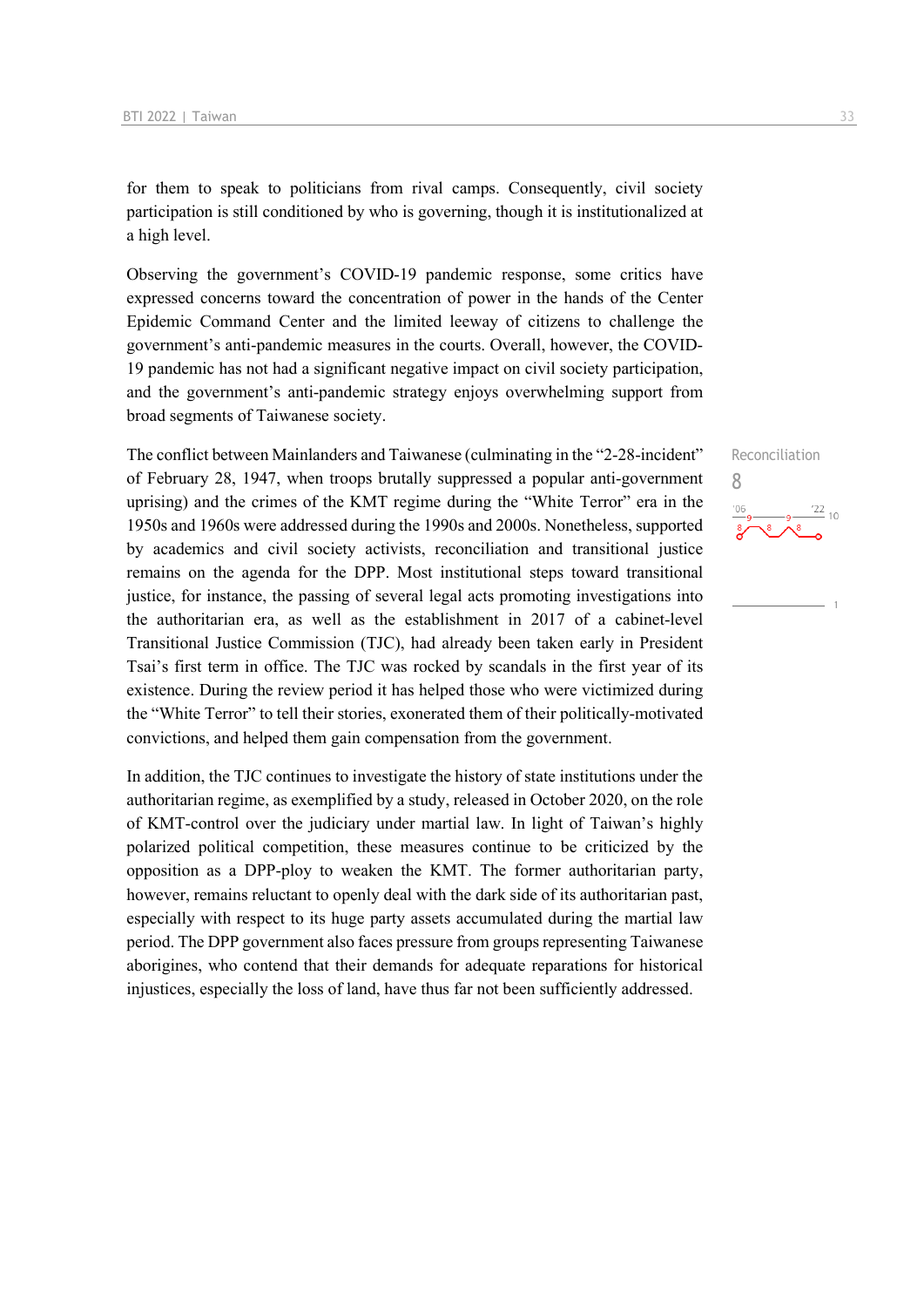#### **17 | International Cooperation**

Similar to Singapore and South Korea, Taiwan is an industrialized high-income country with a level of human development comparable to most west European countries. Therefore, international assistance or support has a different meaning. In fact, Taiwan is a provider of international assistance, though only very few countries have established diplomatic relations with it or are willing to accept ODA-like support from Taipei, due to the fear of Beijing's retribution. For Taiwan, international assistance means political support and economic cooperation which can both be utilized to develop "soft power" as "the other, democratic" China, and to improve the island state's integration into the international community.

Taiwan's integration into the international community is constrained by China's strict stance on banning the country's access to all international organizations that are based on the principle of national sovereignty. However, under various euphemisms for its national title, Taiwan participates in a large number of international organizations. Taiwan's reputation for adapting to new circumstances and learning from its international environment has been well established since the days of the "Taiwan miracle." Within the international community, the country has earned a reputation for high credibility and reliability in implementing necessary market reforms. Since its accession in 2002, Taiwan has smoothly integrated into the WTO framework to facilitate global trade. It implements WTO rules well.

Efforts by the previous KMT government to enlarge Taiwan's "international space" through its conciliatory cross-Strait policies have predominantly failed to entice Beijing to change its stance. Since the DPP government took office in 2016, China has effectively frozen cross-Strait relations and further ramped up its pressure on partner countries to cancel diplomatic relations with Taipei. In July 2020, Taiwan established relations with Somaliland, which is not officially recognized as a sovereign state. However, the review period saw the number of Taiwan allies dwindle further, after Kiribati and the Solomon Islands terminated diplomatic ties with the country in 2019. As of January 21, only 15 countries, mainly island nations in the Pacific and small nations in the Caribbean and Central America heavily reliant on foreign aid, and the Holy See, maintain official diplomatic relations with Taiwan. Since the beginning of the COVID-19 pandemic, Taiwan has repeatedly asked for participation in the WHO and the World Health Assembly (WHA), which has been declined due to pressure from Chinese.

Since China prevents Taiwan's entry into most international and regional organizations and bodies which require state capacity, it is particularly important for Taiwan to demonstrate credibility, reliability and generosity in the international arena. By convincing the world's public that it rightfully claims sovereignty and that its diplomatic isolation deprives the international community of full use of Taiwan's

Effective use of support 10  $\frac{22}{2}$  10  $\sqrt{2}$ 

Credibility

10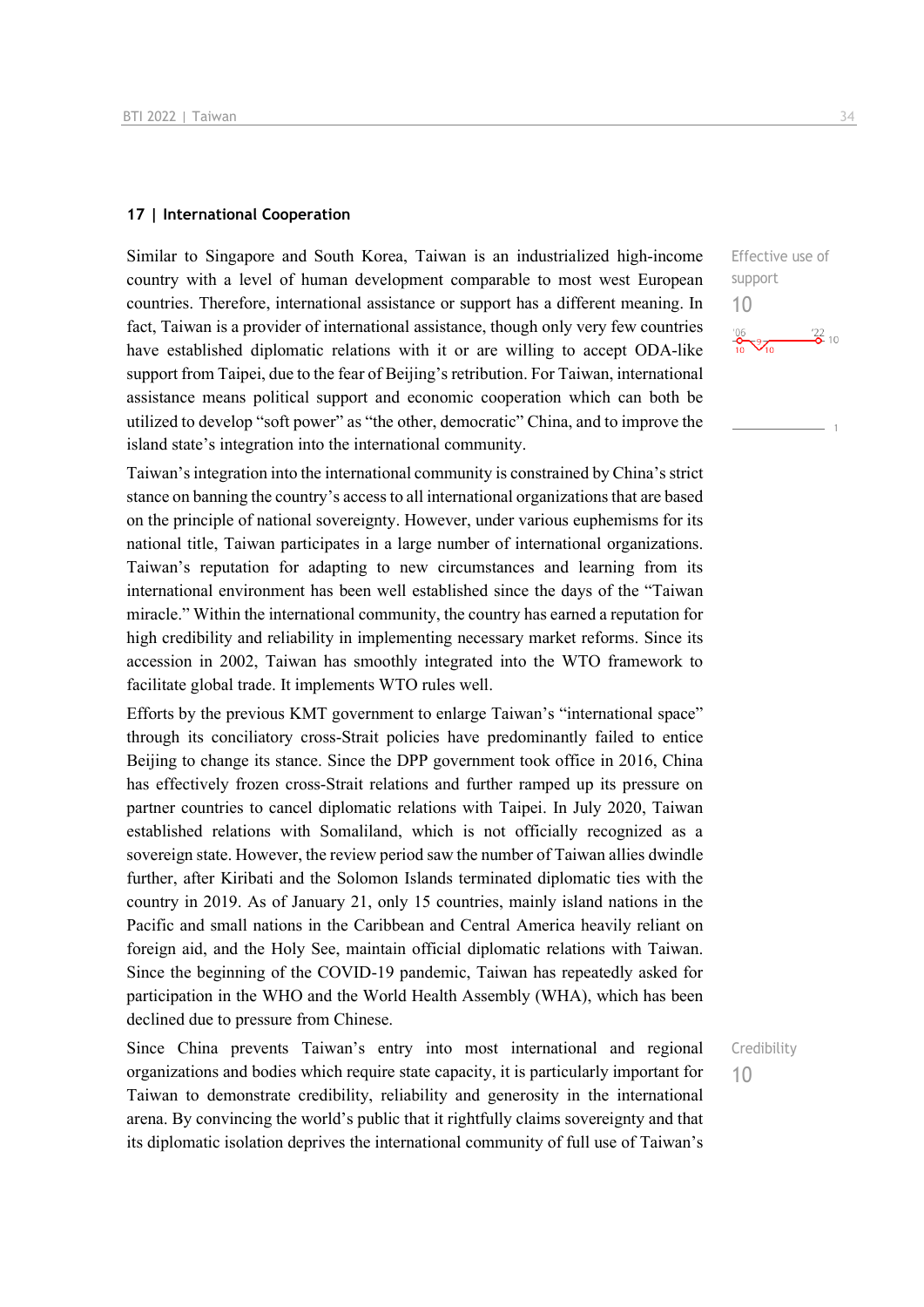expertise and financial might, Taiwan enjoys a good reputation as a political partner and engaged donor of development aid and humanitarian assistance.

Under President Tsai's predecessor, Ma Ying-jeou, Taiwan abandoned "dollar diplomacy" as a means to trade financial support for international recognition, both for reasons of low effectiveness in the face of China's expansive loan and foreign investment strategy, and due to severe domestic public criticism. This has led to the further dwindling of Taiwan's remaining, mostly foreign aid-dependent diplomatic allies. Tensions across the Taiwan Strait have been high since the DPP came to power in 2016, with China enforcing its attempts to limit Taiwan's "international space."

Beijing has ramped up its pressure on Taiwan during the review period, following Chinese President Xi Jinping's open letter in early 2019 in which he threatened a unification by force. Despite being excluded from the WHO and the World Health Authority, Taiwan has effectively and reliably contributed to international efforts to combat the COVID-19 pandemic, which includes exchange of knowledge, as well as the distribution of masks and other medical material with diplomatic allies, the United States, the EU, Japan and partners of the New Southbound Initiative.

Acting within the limits imposed by Beijing's refusal of Taiwan's participation in international political organizations, Taiwan is a strong advocate of and reliable participant in initiatives that advance regional integration and cooperation. The country cooperates actively and successfully in regional and international organizations including the Asian Development Bank (ADB), the Asia-Pacific Economic Cooperation (APEC) and the WTO (though not under its official state name of "Republic of China").

Taiwan is involved in complex territorial disputes with China and Southeast Asian neighboring countries over the control of uninhabited but resource-rich (fish, petroleum, natural gas) Spratly and Paracel archipelagos in the South China Sea. The Tsai government's main international initiative has been the "New Southbound Policy," which aims to reduce Taiwan's reliance on China's market and foster cooperation with Taiwan's neighbors in the Asia-Pacific region, primarily with ASEAN nations, as well as Australia and New Zealand. Its main instruments are the promotion of economic collaboration, two-way exchanges of qualified workers, greater collaboration in multiple sectors, including tourism, technology and businesses, and the strengthening of Taiwan's bilateral and multilateral regional integration.

In 2020, Taiwan was actively involved in supporting the international effort to combat the COVID-19 pandemic through bilateral and multilateral channels. The main issue in Taiwan's international cooperation continues to be its relationship with mainland China, which continues to block Taiwan's inclusion in regional free trade regimes, most notably the ASEAN Free Trade Zone and the Regional Comprehensive Economic Partnership (RCEP) regime. Taiwan's economic and societal cooperation with the People's Republic has continued to deteriorate during the review period, as Beijing accuses President Tsai of working toward Taiwan's de jure independence.

### $\frac{22}{2}$  10  $8\sqrt[9]{8}$

Regional cooperation 10 $\frac{106}{2}$   $\frac{22}{2}$  10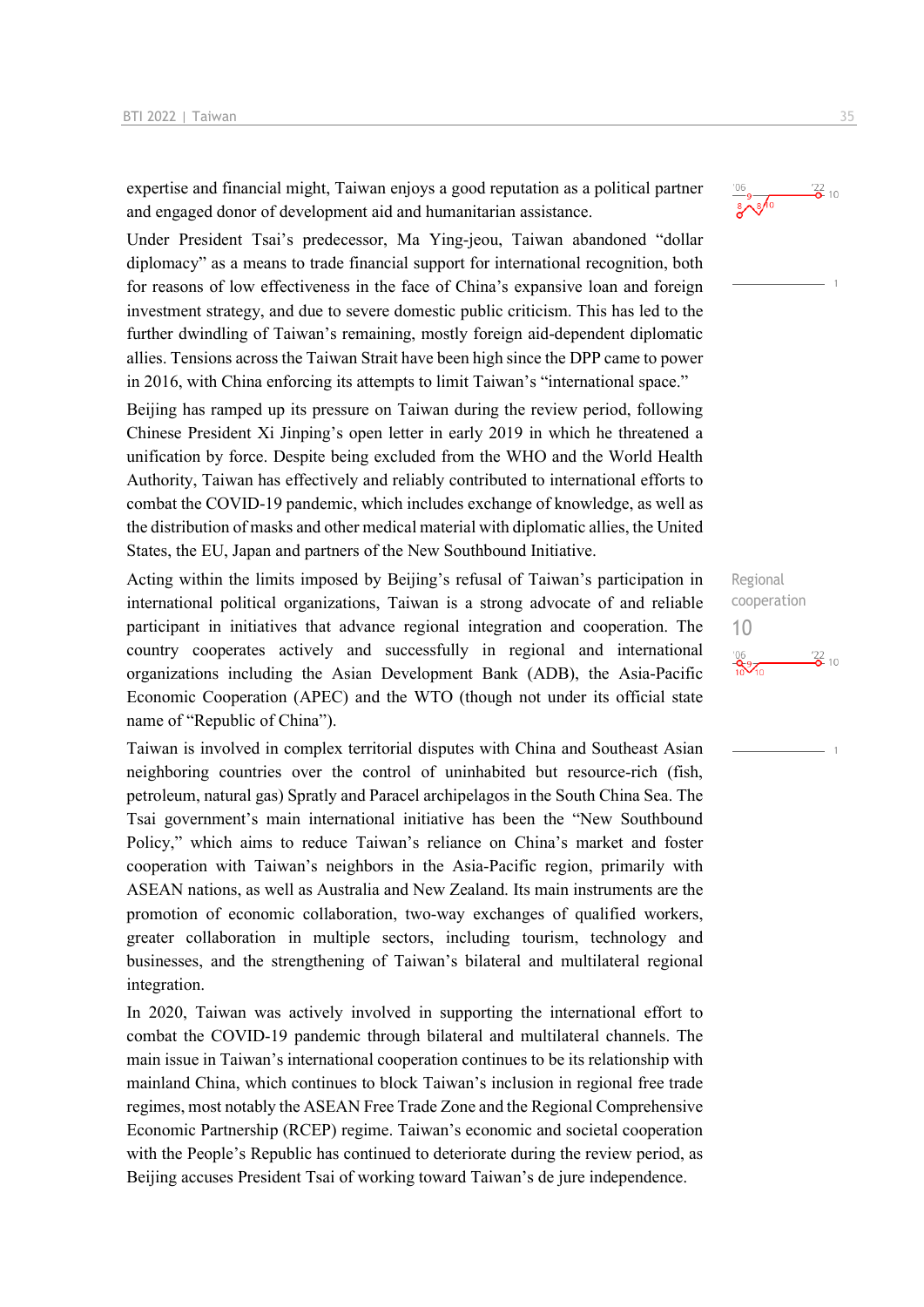## Strategic Outlook

In terms of domestic political developments, the Tsai administration will be in a good position to effectively pursue its political agenda, able to draw on the DPP's comfortable parliamentary majority and capitalize on the great deal of trust the government's effective pandemic response has generated. Barring unforeseen exigencies, Taiwan is likely to master the remaining challenges of the COVID-19 pandemic, especially once vaccines are widely available.

In addition to plans to amend the constitution, which inter alia includes the abolishment of the Control Yuan, two domestic challenges will occupy the Tsai government in the near future. The first will be the question of how to ensure Taiwan's energy supply after the phasing out of nuclear energy in 2025 without becoming even more reliant on imported fossil fuels. The other will be the need to devise a more comprehensive strategy to deal with the effects of Taiwan's rapidly aging population.

However, above all, cross-Strait relations will continue to dominate Taiwan's political, social and economic development in the immediate future. The objectives of China and Taiwan are ultimately incompatible: whereas the former seeks eventual unification under the "one country, two systems" model, the latter wishes to maintain its sovereignty (or de facto independence). This is a fundamental contradiction that makes the Taiwan Strait a perennial hotspot in the regional security architecture and one of the most likely spaces for a power struggle between China and the United States. Against this background, it is unlikely that relations between Taiwan and China will improve and much will depend on factors Taiwan's decision-makers cannot control.

Concerning China, the "Taiwan question" will continue to be a matter of national relevance and will become increasingly prevalent the more the government in Beijing feels pressured into more aggressive nationalist policies by intra-elite struggles or by its confrontation with the United States. However, even below the threshold of Beijing demanding concrete steps toward unification, the PRC is likely to continue to use numerous instruments to maintain pressure on Taiwan over the next few years. These include an extension of military maneuvers in the sea lanes and airspace around Taiwan; cyber-attacks and intelligence operations; the ramping-up of campaigns in social and traditional media to spread misinformation, heighten polarization and undermine trust in the government; and further pressure on Taipei's remaining diplomatic allies to cancel formal relations.

Taiwan's long-lasting and friendly – if not always uncomplicated – relationship with the United States remains a close second in terms of importance and potential impact on the country's political and economic development. The Biden administration has signaled the continuation of President Trump's Taiwan-friendly stance, inter alia by inviting Taiwan's de facto ambassador, Hsiao Bikhim, to the presidential inauguration ceremony.